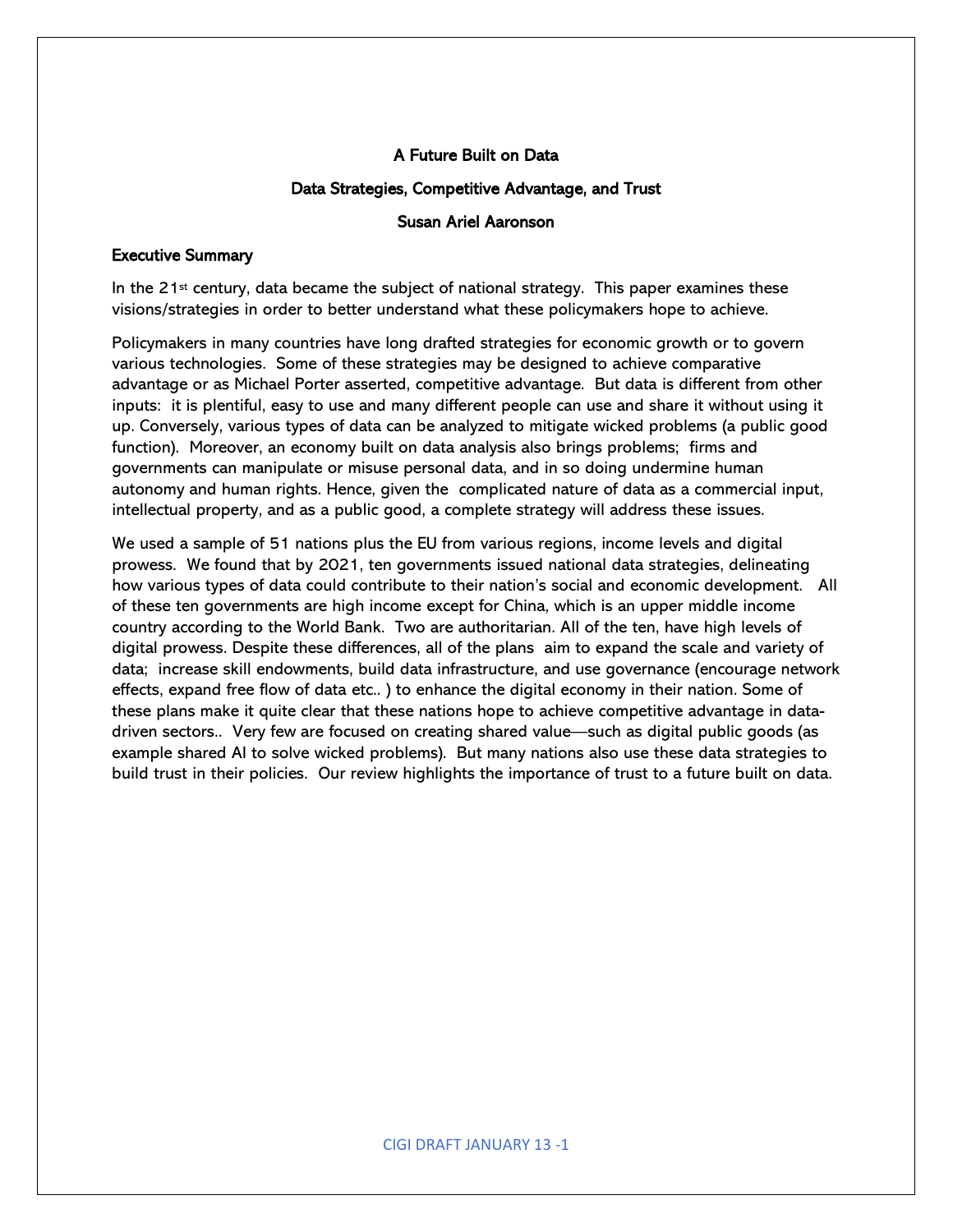### A Future Built on Data:

#### Data Strategies, comparative Advantage and Trust

### Susan Ariel Aaronson<sup>1</sup>

### Introduction: Data, Data, Data!

There is a straight line from Arthur Conan Doyle's mystery, The Adventures of Sherlock Holmes<sup>[2](#page-1-1)</sup> to China's  $14<sup>th</sup>$  5 year plan.<sup>3</sup> Both documents highlight the importance of collecting and analyzing data. However, while Holmes used data to find the perpetrator (whodunit), China's leaders were thinking big. They proclaimed that China would "activate the potential of data factors of production… We will give full play to the advantages of massive data."[4](#page-1-3) To put it differently, while Holmes sought data to answer crucial questions, China sought to control massive amounts of data to build its economy.

China was not the first or only nation to assert its vision of data's role in the economy and polity. In 2017, Japanese Prime Minister Abe issued a 'Declaration to Be the World's Most Advanced IT Nation Basic Plan for the Advancement of Public and Private Sector Data Utilization.' The 115 page plan delineated how the internet and the data that underpinned it created a new interdependent economy "through the use and application of data.["5](#page-1-4) The plan promised that Japan would build a model of a society in which people are enriched by data."<sup>[6](#page-1-5)</sup> The government followed the declaration with a strategy for data in December 2021.[7](#page-1-6)

Why would a nation issue a vision for data's role in the economy? After all, data is plentiful and easy to share. However, countries and firms do not all have the same capacity to acquire and control various types of data. They also don't all have the same ability to analyze and monetize this data. Moreover, it is difficult to establish property or ownership rights for data for two reasons: First, many people can simultaneously use data and secondly, some of that same data comes from individuals' actions, behaviors, and thoughts. Hence while data may not be their property, personal data is by and about them. Even when personal data is anonymized and analyzed, individuals deserve some means of control over their personal data. Governments that

content/uploads/t0284\_14th\_Five\_Year\_Plan\_EN.pdf

<span id="page-1-0"></span> $1$  The author is grateful to Marc Froese, Burman University and her colleagues at the Digital Trade and Data Governance Hub for helpful comments.

<span id="page-1-1"></span><sup>&</sup>lt;sup>2</sup> Holms exclaims, "Data! Data! Data!" he cried impatiently. "I can't make bricks without clay." The quote is from The Adventure of the Copper Beeches, in Arthur Conan Doyle, The Adventures of Sherlock Holmes, London, Edwards Publishing House, October 14, 1892.

<span id="page-1-2"></span><sup>&</sup>lt;sup>3</sup> The five year plan focuses on data and digitalization, mentioning data 69 times. CSET, "Translation: Outline of the People's Republic of China 14th Five-Year Plan for National Economic and Social Development and Long-Range Objectives for 2035, May 13 2021, . https://cset.georgetown.edu/wp-

<span id="page-1-3"></span><sup>4</sup> Five-Year Plan, Part Five Accelerate digitalization-based development and construct a digital China, quotes from Article V and VI, p. 43 to 44, https://cset.georgetown.edu/wpcontent/uploads/t0284\_14th\_Five\_Year\_Plan\_EN.pdf

<span id="page-1-4"></span><sup>5</sup> Declaration to Be the World's Most Advanced IT Nation Basic Plan for the Advancement of Public and Private Sector Data Utilization.' https://japan.kantei.go.jp/policy/it/2017/20170530\_full.pdf 6 Declaration, p. 4.

<span id="page-1-6"></span><span id="page-1-5"></span><sup>&</sup>lt;sup>7</sup> Cabinet Secretariat, Office of IT, National Data Strategy, December 2, 2021, https://cio.go.jp/sites/default/files/uploads/documents/digital/20210901\_en\_05.pdf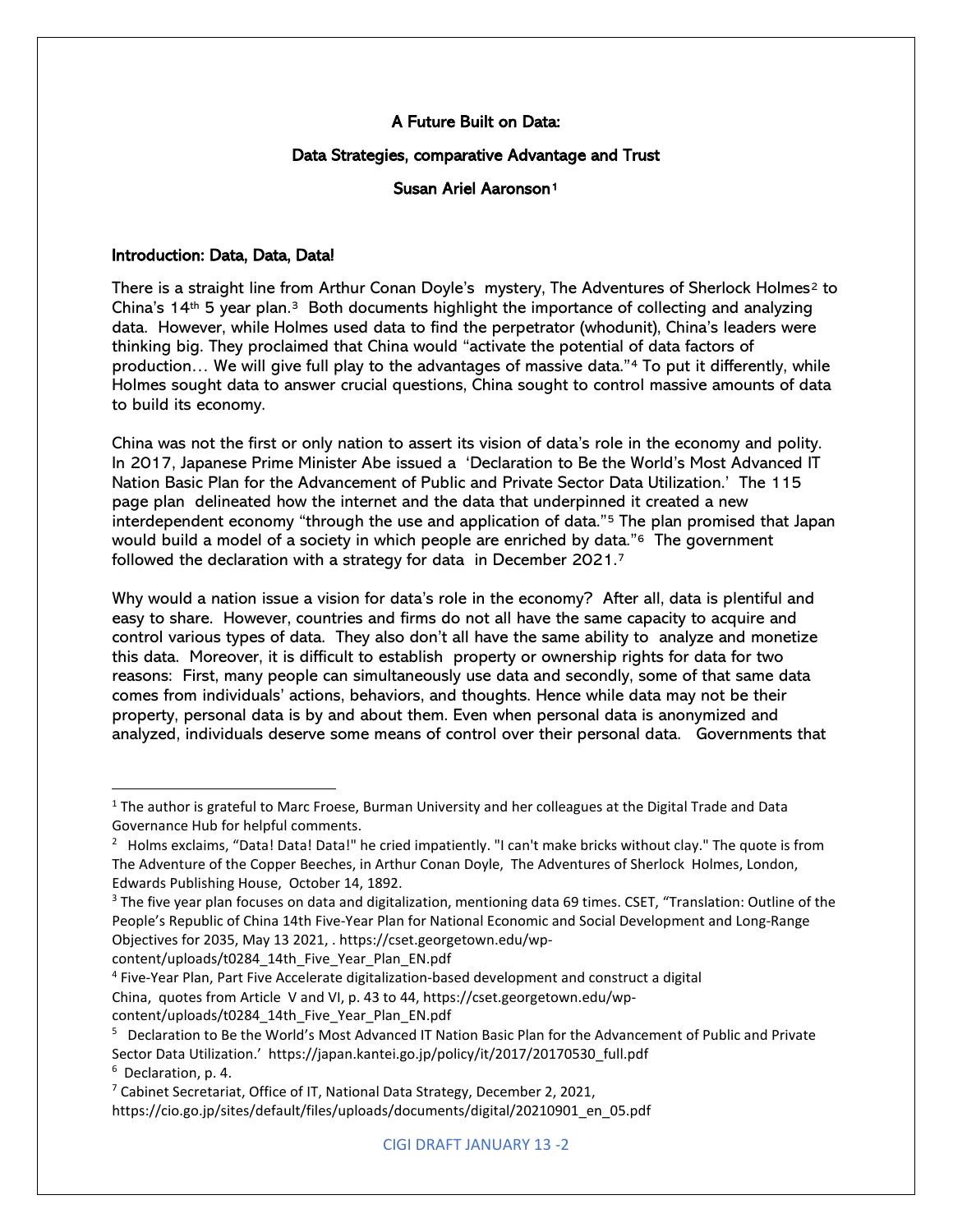issue a strategy for data's role in the economy are marking their turf, setting expectations for their economy, and delineating how data can yield economic and social progress.

Strategizing is an essential activity for all organizations. Managers put forward a strategy to outline an organization's goals, paths to achieve those goals, and a plan as to how resources will be allocated to carry out those goals (Chandler: 1962, 13) A national data strategy is a plan or vision that aims to increase the provision, use, and re-use of various types of data held by public and private entities in adherence with national norms and laws. According to the OECD, governments use these national strategies to focus attention and resources at a national level, describe how societal entities can work together to benefit from data, and to put forward a vision on how to manage both the opportunities and risks that may arise for individuals and the nation as a whole.<sup>8</sup> Data strategies can address multiple aspects of the data value chain, including data collection, analysis, and sharing among different societal entities.. In this paper, we focus only on those plans that articulate the country's vision for data in the economy and polity. We do not discuss strategies for public data or visions that examine how to protect data as a national security asset.[9](#page-2-1) We focus only on those plans that articulate the country's vision for data in the economy and polity.

Given the importance of data, these plans may also reveal if a country is trying to achieve comparative or competitive advantage through and with data. A comparative advantage exists when a country can produce goods or services at a lower opportunity cost compared to other countries. Trade theory emphasizes the roles of scale, competition, knowledge creation and knowledge diffusion as fundamental to *comparative advantage* in services (Goldfarb and Trefler: 2018.) While comparative advantage seeks to explain patterns and gains from trade, competitive advantage explains which firms,<sup>[10](#page-2-2)</sup> industries or nations will be winners in a global competition to produce goods or services (Neary: 2003). Thus, herein we focus on competitive advantage.

This paper uses a dataset developed by the Digital Trade and Data Governance Hub which analyzes and compares data governance in 51countries and the EU. We examined every strategy document published by our sample of 52. While most of our sample have adopted various types of data strategies such as a public data strategy, only ten (or one fifth) of the countries have produced a national data strategy. These strategies have much in common: we found policymakers aimed to expand data scale and scope (diversity); increase skill endowments, build data infrastructure, and use governance (encourage network effects, expand free flow of data etc..) to attempt to achieve comparative advantage in data and data driven sectors. Only two of the plans focused on data analysis as a global public good. But we also find many of these strategies focus on a component missed by scholars of competitive advantage: the need to build and maintain trust in their efforts.

This paper proceeds as follows: we first delineate the state of knowledge about data's role in the economy; we next discuss two theories of what kinds of goods and services nations trade and

<span id="page-2-0"></span><sup>&</sup>lt;sup>8</sup>https://oecd.ai/en/dashboards/policy-instruments/National strategies agendas and plans. An example of such a plan is National AI Strategy, Smart Nation Singapore,

[https://www.smartnation.gov.sg/files/publications/national-ai-strategy.pdf,](https://www.smartnation.gov.sg/files/publications/national-ai-strategy.pdf) which in turn is part of Singapore's Smart Nation Strategy. -

<span id="page-2-1"></span><sup>&</sup>lt;sup>9</sup> The US, China, the UK and France have issued such strategies.

<span id="page-2-2"></span><sup>101010</sup> France's International Data Strategy, Switzerland's Digital Foreign Policy Strategy 2021–24, Australia's International Cyber and Critical Tech Engagement Strategy, China's 2017 International Strategy of Cooperation on Cyberspace, and even the USA's 2011 International Strategy for Cyberspace (also likely USAID's Digital Strategy).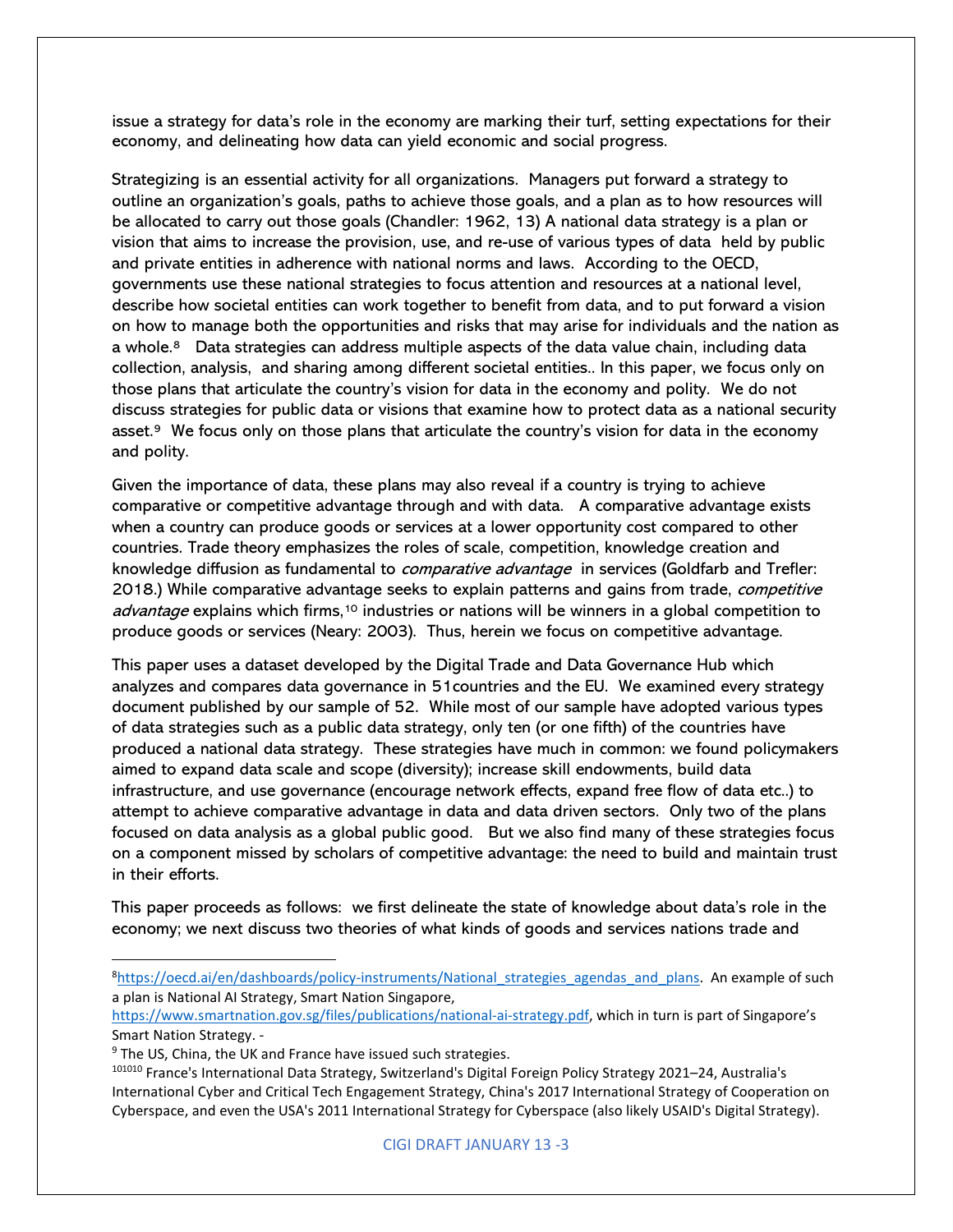show that visions and strategies are generally expressions of competitive advantage. We then note that this theory does not include the essential role of trust. (which we define as policies and practices designed to promote confidence, reliability, credibility and security online).

We define data as raw unanalyzed figures or facts that can be encoded as zeros and ones. Such data may include personal information about information about people, things and systems (as example online buyers, satellite images, and healthcare systems(Veldkamp and Chung: 2019).

Data's role in the world has evolved since the time of Sherlock Holmes. In the past twenty years, as computing power increased, firms were able to process data faster, cloud innovations allowed more data to be stored more cost effectively, and most of all, researchers developed new analytical techniques that allowed researchers to use large troves of data to generate insights and make predictions (Veldkamp and Chung: 2019) .But our economic understanding has not kept pace with technological change. Economists are just beginning to examine the economics of data ownership, access and trade in data markets (Duch- Brown et al.: 2017, Carrière-Swallow and Haksar 2019; and Veldkamp and Chung: ).

Researchers understand that data acts differently than other inputs. It is hard to value and the value of data to society as a whole is different from the commercial value for private firms collecting and exploiting them: some types of data have public good characteristics. (UNCTAD: 2021, 70. Firms that use data can benefit from a "data feedback loop" (Farboodi et al. 2019) or direct network externalities (Goldfarb and Trefler 2018), in which a firm's success attracts more users and user data, which improves the quality of products through AI and leads to more users and data. But this feedback loop also means that firms are likely collecting too much data (Acemoglu et al: 2021). Some economists argue that this has been the business model of most of the largest firms. (Carrière-Swallow and Haksar 2019; Jones and Tonetti: 2019).

Moreover, such privileged access to data (economies of scale) provides a competitive advantage, which gives rise to other economic concerns including income inequality, market concentration and even global monopoly power, and the absence of a level playing field for countries. (UNCTAD: 2019, 137; Liu: 2021) . According to UNCTAD, such control gave them both "power and competitive advantages…in digital technologies such as data analytics, artificial intelligence, blockchain, the Internet of things, cloud computing and all Internet based services." (UNCTAD: 2020, 3). Moreover, command of data leads to information advantages, adding to the sources of potential market failure in economies built on data, including economies of scale and scope, as well as network effects (UNCTAD: 2021). If UNCTAD is right, countries that have access to a diverse and large supply of high quality data are likely to have an advantage if they also have the funds and skills to analyze and monetize data (Sheehan: 2019). Several high income countries and China are the biggest beneficiaries of the ubiquitous availability of data on customer preferences (Mayer: 2020).These countries have lots of firms with intangible assets, which can include not only large troves of data, but also goodwill, brand recognition, skills and intellectual property such as trademarks or trade secrets (Tambe et al. 20201).

While scholars have some understanding of data's role in the economy, they are not yet at a place where they can effectively guide policymakers as to how best to govern data. No one yet really knows how to:

1. balance innovation, growth and competition with the need to protect the data of individuals and firms from cyber-theft, hacking, manipulation, and privacy violations;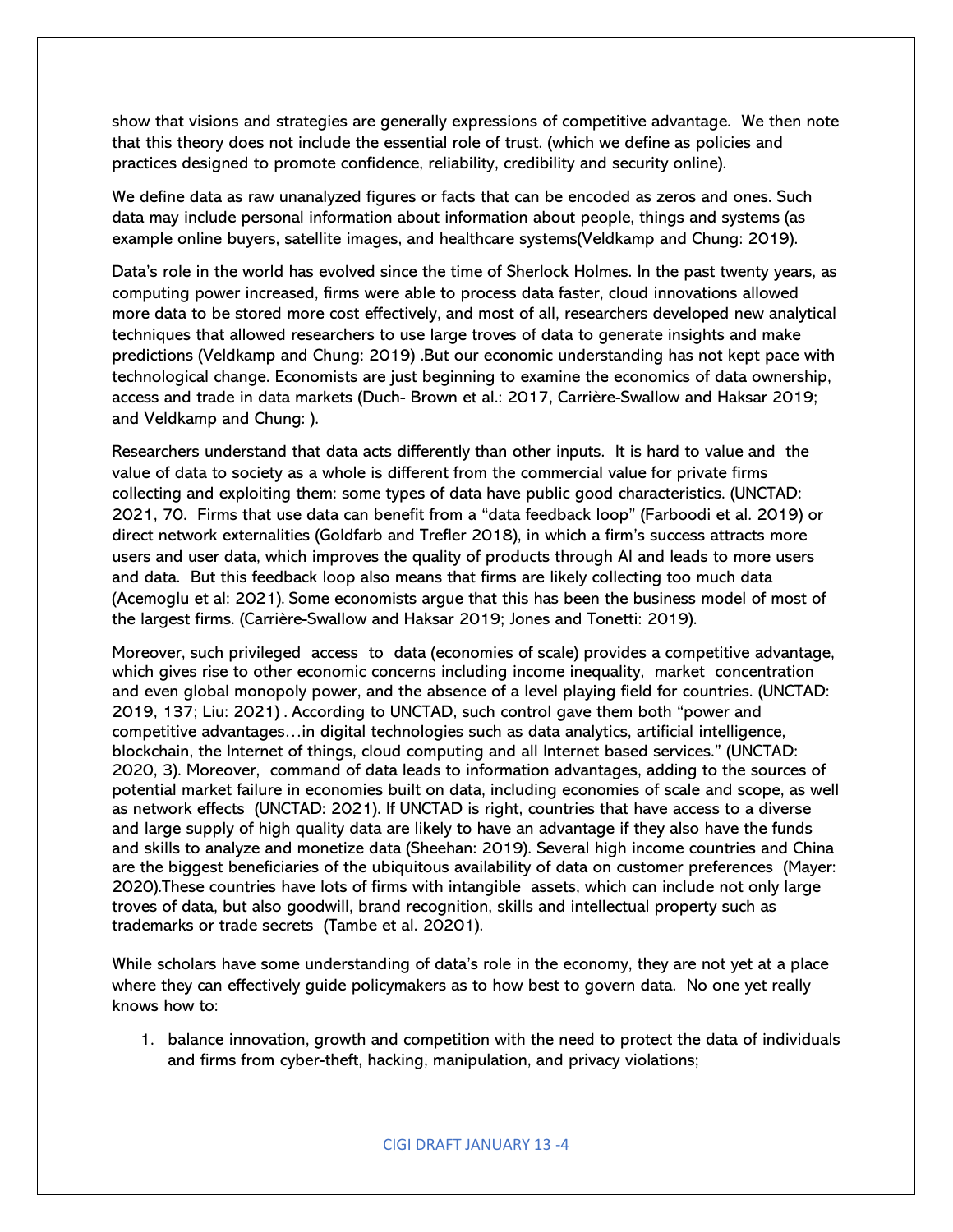- 2. ensure that all of the world's people benefit from the production and analysis of data, given differences in infrastructure (cloud capacity) and skills as to how to collect, analyze and monetize data as well as infrastructure.
- 3. mitigate the negative spillovers of data collection and analysis such as disinformation, discrimination, self-censorship, etc.… Markets alone cannot ensure that society receives benefits from data.
- 4. retool policies that may be effective in the wealthiest countries to meet conditions in the developing world where informed consent and personal data protection may not be viable strategies (Medine and Murthy: 2020).
- 5. incentivize data sharing while simultaneously protecting data from hacking, violations of privacy, and manipulation.

Despite these gaps in knowledge, some officials have a vision of how they can move forward in the data-driven world. These officials want to use data to help social entities innovate by creating new products, services, and new processes, while limiting the risks to society and individuals. And many want to create a competitive advantage for their firms.

# Competitive Advantage, Comparative Advantage and Data Driven Sectors

Economists have long argued about why nations trade and what makes a nation successful at exporting. In 1787, David Ricardo presented his theory of comparative advantage to describe why countries specialized in exporting one good over another. He highlighted the role of factor endowments (resources.) and costs of production.[11](#page-4-0)

But the theory of comparative advantage does not work well to explain trade behavior for all sectors. In the 20<sup>th</sup> century, nations also began to sell more services such as legal, health-care and data processing services across borders. Scholars have found that for trade in services, skill endowments, infrastructure, and regulatory institutions are more important than factor endowments such as the supply of resources (Matoo: 2017; Van der Marel: 2011, Hoekman 2020.) Hence, services including those of global platforms don't quite fit Ricardo's theory.

Meanwhile, in 1990 Michael Porter, a professor at Harvard Business School, posited a new paradigm to explain trade and investment patterns across countries. Porter and his team conducted in-country research in ten leading nations, closely studying the interaction of industry success, company strategy, and national policies. In so doing, Porter was both wrecking and rebuilding Ricardo's intellectual structure. In his view, competitive advantage is based on four types of national attributes: factor conditions (human resources, physical resources, knowledge resources, capital resources, and infrastructure); (2) demand conditions (the size of the home demand and the sophistication of home country buyers as determinants of the international competitiveness of countries); (3) firm strategy, structure, and rivalry (systematic differences in the national environment determining strategies and structures of firms across countries); and (4) related and support industries (clustering of competitors in the country or region.) (Porter: 1990).

Porter made two other key points. First, he showed that like comparative advantage, competitive advantage is a systemic process, which will change over time as consumer demand, technology, society and the polity evolve. Secondly, he cited the importance of government policies.

<span id="page-4-0"></span><sup>&</sup>lt;sup>11</sup> Comparative Advantage, [https://www.wto.org/english/res\\_e/reser\\_e/cadv\\_e.htm.](https://www.wto.org/english/res_e/reser_e/cadv_e.htm) The quote is based on P.A. Samuelson (1969), "The Way of an Economist," in P.A. Samuelson, ed., *International Economic Relations: Proceedings of the Third Congress of the International Economic Association*, Macmillan: London, pp. 1-11.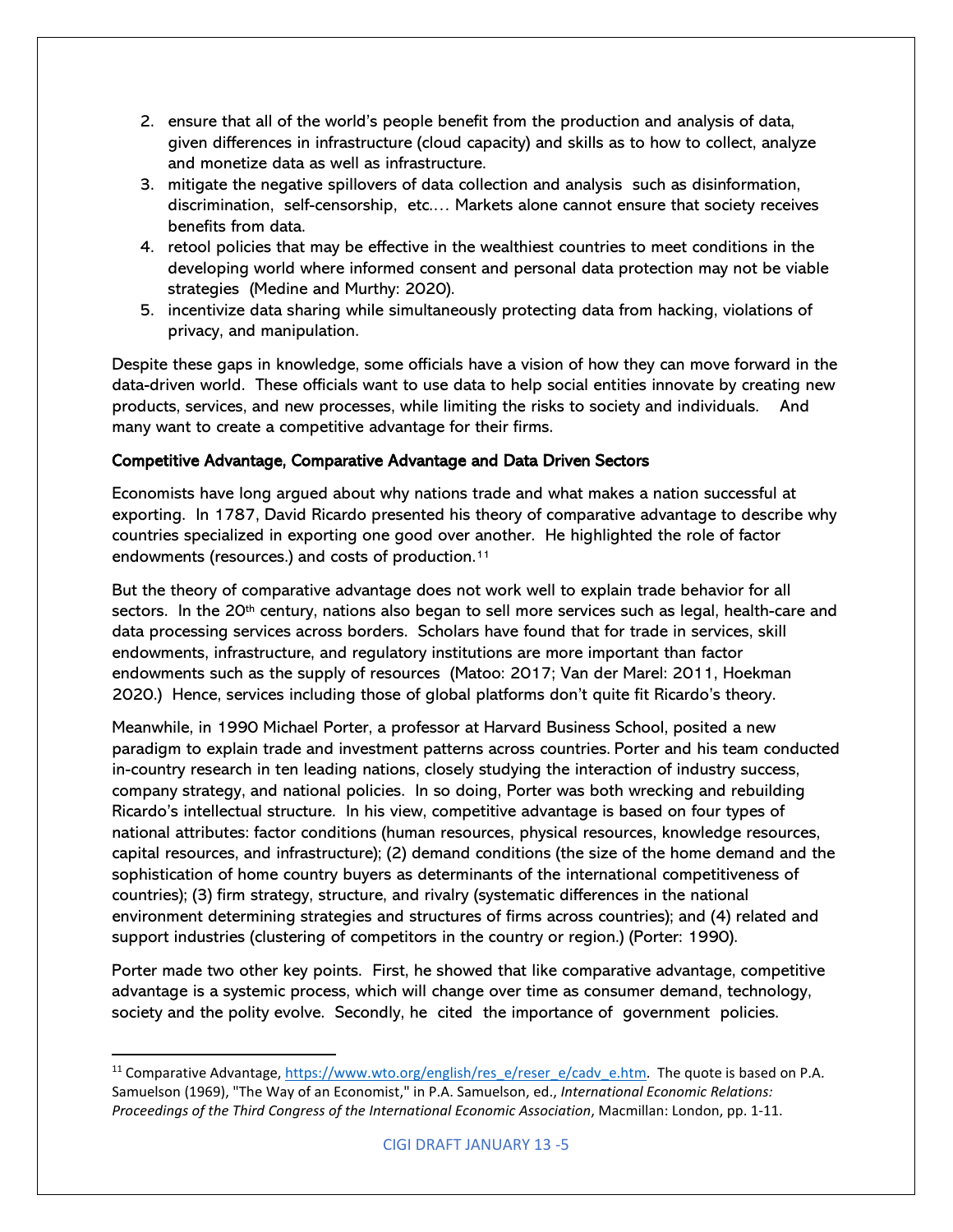"National prosperity is created, not inherited… Government's proper role is as a catalyst and challenger; it is to encourage— or even push— companies' competitive advantage." (Porter: 1990, pp. 3, 17). Porter's perspective seems to summarize what nations are trying to say with their national strategies.

We could find no analysis of competitive advantage in data, but several researchers have examined comparative advantage in data driven services such as AI[.12](#page-5-0) Yet researchers seem to conflate comparative advantage in data and comparative advantage in a particular data driven sector. The Canadian AI pioneer Geoffrey Hinton stressed that countries need large pools of data, because "for a machine to "think" intelligently, it must be trained with lots of data." (Goldfarb and Trefler: 2018, 5).[13](#page-5-1) UNCTAD says that major digital platform companies consider their data pools and dataprocessing capacities to be a key competitive advantage (UNCTAD: 2019) The WTO noted, "data are essential to determine firms' competitiveness and a country's comparative advantage.. raising an important challenge of structural inequality within and across countries." (WTO: 2020, p. 92). One analyst argues that comparative advantage is determined not just by the supply but the accessibility of a diverse pool of high quality data. (Sheehan: 2019). So they are arguing that comparative advantage in data is all about economies of scale and scope of data. However, the Center for Security and Emerging Technology (CSET) noted that although the US and China lead the world in AI, "neither the US nor the PRC possesses a definite or generalized advantage in data. The availability of data may be less important than policy and bureaucratic initiatives that make data more available and facilitate its integration."(Imbrie et al, 2020, 3-4J).

Researchers examining comparative advantage in data-driven sectors argue that countries that are major exporters of these services have a broad mix of skills, endowments and institutions. They too are essentially discussing competitive advantage. UNCTAD recently argued that "China and the US account for half the world's hyperscale data centers, the highest rates of 5G adoption in the world, 94 per cent of all funding of AI start-ups in the past five years, 70 per cent of the world's top AI researchers, and almost 90 per cent of the market capitalization of the world's largest digital platforms. These firms invest in all parts of the global data value chain: data collection through the user-facing platform services; data transmissions through submarine cables and satellites; data storage and data analysis, processing and use, for instance through AI. (UNCTAD: 2021, #36). But the two nations have different advantages. While China may have advantages in its large pool of personal data from more than 800 million mobile internet users, the US has access to global data pools from consumers, firms, satellites, and machines. The US also has greater cloud storage capacity, widespread use of business analytics software, and access to business-specific data, which can be valuable for training machine learning systems (Imbrie et al. 2020, 8-9) . America's cloud providers "control the terms of access to, and administration of, infrastructure [and] are in

<span id="page-5-0"></span> $12$  In 2017, economist Simon Evenett asked his colleagues to examine whether Ricardo's theory of comparative advantage remains valid for new sectors and economic activities. Evenett recruited University of Michigan trade economist Alan Deardorff to write about a relatively new kind of trade based on cross-border data flows--digital trade. After examining several examples of digitally traded services, Deardorff concluded that data storage and computer applications accessible in the 'cloud' did not fit the theory. Deardorff noted that platforms are the key actors in digital trade and their success depends on network effects. Hence, he noted that it was hard to tell if country success was due to country size (e.g. its large pool of data) rather than inherent comparative advantage (Deardorff: 2017). In this regard, Deardorff was citing demand conditions.

<span id="page-5-1"></span><sup>&</sup>lt;sup>13</sup> However, researchers increasingly rely on alternative analytical techniques which don't require large pools of data or new AI strategies such as reinforcement learning which generates its own data through simulations. Hence, the sheer volume of data may not be as essential to success in data-driven services (Chahal, Toner, and Rahkovsky, 2021; Sheehan: 2019).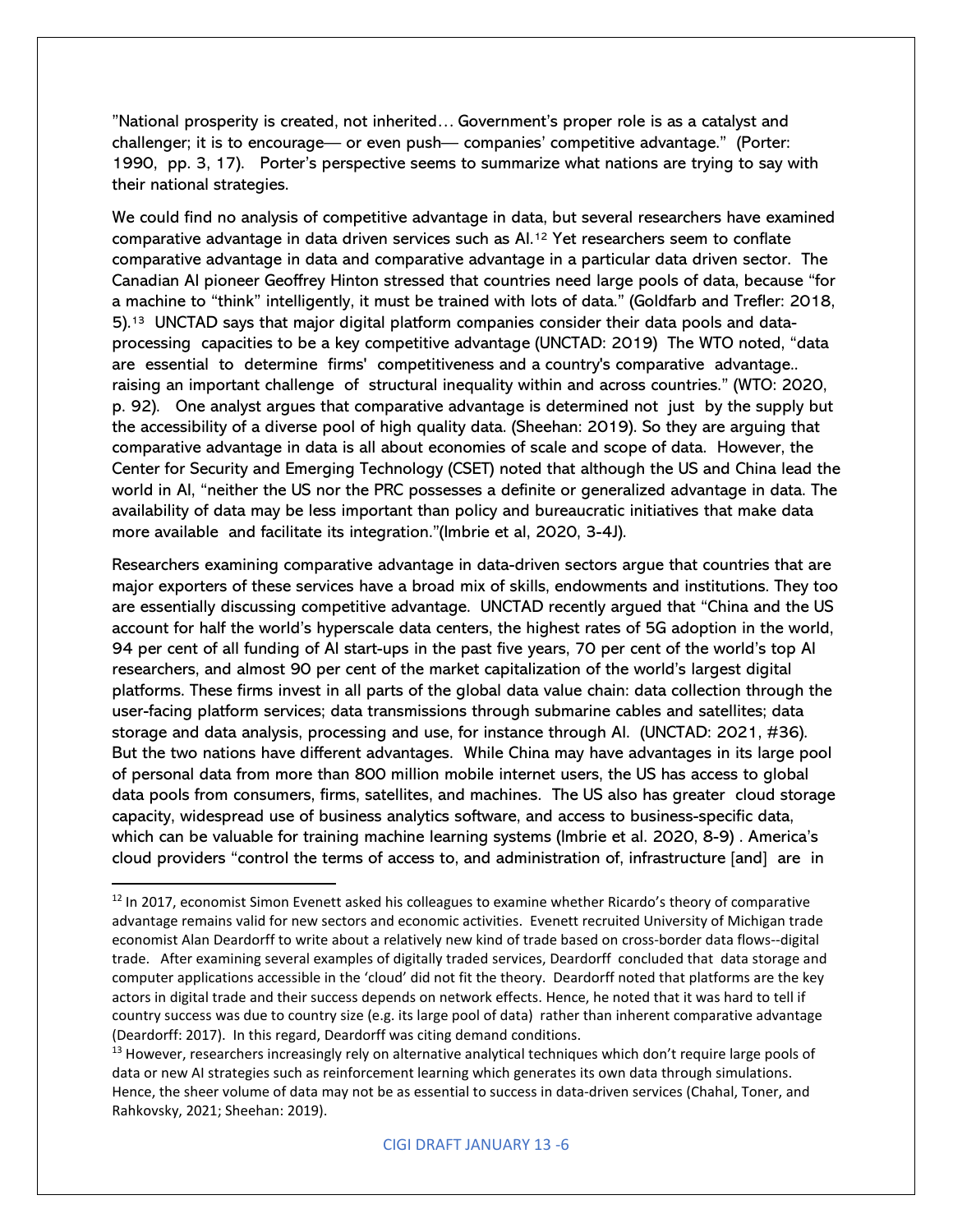a position to dominate those who depend on that infrastructure" (Rahman, 2018a: 237) Moreover, cloud providers that utilize their own software have a built in advantage as their customers must rely on their software (UNCTAD: 2019, p. 115) because the internet began in the US and US firms were among the first to commercialize the internet, these firms early on began to serve international markets (in contrast with those in China.) These firms have had more than 20 years of data and experience providing data driven services internationally. UNCTAD: 2019,126) Finally, American companies have developed the dominant primary toolkits and software frameworks—such as TensorFlow, Pytorch, and Caffe—generally employed in AI research (Imbrie et al: 2020, 9, 11). These analyses are essentially about competitive advantage.

In looking to comparative advantage in AI, Goldfarb and Trefler note that public policies can create an advantage with consequences if there are economies of scale, local externalities and/or rents. For example, if policymakers provide generous access to government data only to national market actors, such access could act as a subsidy. But they also note that countries need diversity of data: economies of scale associated with data, economies of scale associated with an AI research teams, and economies of scope in the use of the teams for multiple applications (Goldfarb and Trefler: 2018, 20).[14](#page-6-0) They too are making an argument about competitive advantage: the interaction of social, political and economic systems and actors.

Thus, we sought to examine if policymakers use data strategies both to present a vision of a country's data driven future and to ascertain if a country is trying to achieve competitive (but not comparative) advantage through and with data?

We used a dataset of 51 countries plus the EU. We chose these nations from a 90 nation sample from the Tufts Digital Economy Index (now the Digital Intelligence Index). The group of 90 nations includes many nations that have some level of digital prowess, which we define as the ability to use data both to solve problems and to create new and/or more efficient data driven goods and services. Nations with digital prowess tend to be early innovators not only in the use of data, but also in the governance of data. To ensure that we created a balanced sample, we grouped countries by region and income, according to the World Bank's categorization (Struett and Aaronson: 2021). We next examined if these countries had a national data strategy and found only ten (approximately 19% had produced such a strategy document. Three of the ten are not full democracies, two are authoritarian regimes.[15](#page-6-1) We then read and compared these plans,. We found that in general policymakers aim to expand data scale and scope (diversity); increase skill endowments, build data infrastructure, and use governance (encourage network effects, expand free flow of data etc..) to attempt to achieve comparative advantage in data and data driven sectors. Each plan outlines a systemic approach. But we also found that many of these plans focused on building trust.

<span id="page-6-0"></span><sup>&</sup>lt;sup>14</sup> But other countries could catch up in data analysis if they have access to diversified high quality data. UNCTAD notes digital latecomers have the advantage of learning from the mistakes of the frontrunners, and "developing countries have the possibility to build a digital economy with a better (albeit still imperfect) privacy and data protection system built from the ground up. UNCTAD: 2019, 134.

<span id="page-6-1"></span><sup>&</sup>lt;sup>15</sup> The Global Data Governance mapping Project, [https://datagovhub.elliott.gwu.edu/2021/05/17/the-global-data](https://datagovhub.elliott.gwu.edu/2021/05/17/the-global-data-governance-mapping-project/)[governance-mapping-project/.](https://datagovhub.elliott.gwu.edu/2021/05/17/the-global-data-governance-mapping-project/) On whether these states are democratic or not, we relied on the Economist Intelligence Unit, Global Democracy Index, 2020, [https://www.economist.com/graphic-detail/2021/02/02/global](https://www.economist.com/graphic-detail/2021/02/02/global-democracy-has-a-very-bad-year)[democracy-has-a-very-bad-year](https://www.economist.com/graphic-detail/2021/02/02/global-democracy-has-a-very-bad-year)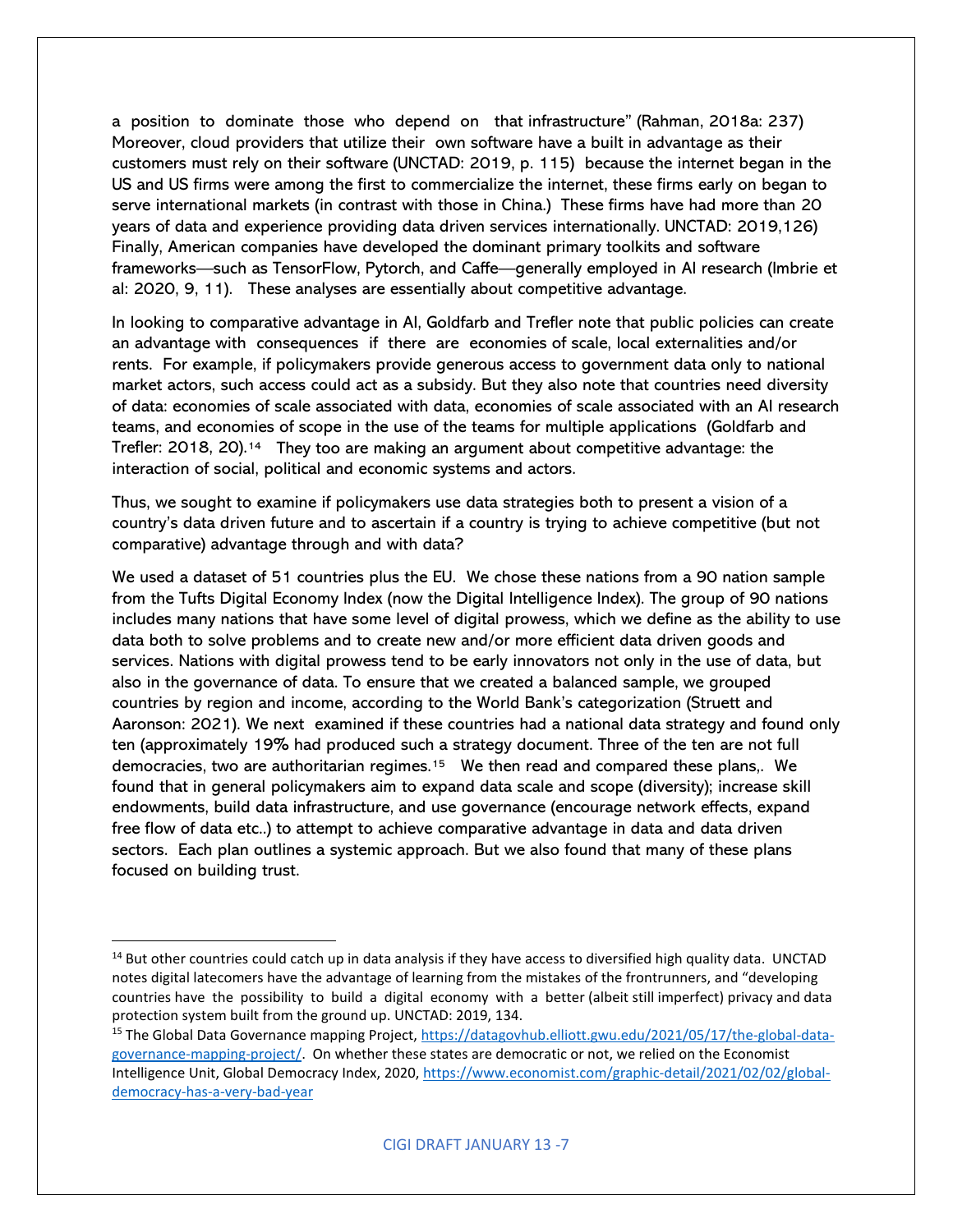Trust is important in trade, particular in trading services such as AI. Consumers of services don't know enough about the service provider to know if one provider is better than another. In addition, data markets and services are constantly changing and can make it harder to develop or maintain trust (Chen: 2021). Hence, markets for services are more uncertain than those for goods, and services consumers will confront higher pre-choice risk than goods buyers. Services consumers may rely on non-economic factors, such as the reputation of and trust in sellers or other cultural traits. (Choi and Park: 2018, Tabellini: 2018) Policymakers hope to establish laws and regulations that protect individuals from harm (such as regulating competition, spam, and protecting consumers and privacy). A growing literature stresses that countries with higher levels of trust and that work to build and maintain 'trust'' tend to have more effective public policies and more successful economic outcomes. (Alesina and La Ferrara: 2000). Scholars have found that policies that emphasizes certainty, rules, and predictability as well as procedural due process supports the creation of trust in the data economy (Chen: 2021). The World Bank notes that the regulatory framework for data does not exist in isolation from a country's wider governance framework and is closely correlated in countries where citizens perceptions indicate relatively high levels of trust in the regulatory environment. However, the World Governance Indicators measure public trust in governance environment in general, rather than direct measurements of public trust in the data economy (Chen: 2021,27) .

### The importance of online trust

As the government of Germany noted, in its data strategy, "Trust is the basis on which data is shared. "If you do not trust the source of the data, you won't trust the data itself either…This trust is fragile, …It can be permanently broken, especially if personal data is misused or its security is not guaranteed. It can also be broken when data is not used for the common good."[16](#page-7-0)

Trust is a leap of faith and simultaneously an integral component for human interaction. Trust allows people to act in conditions of uncertainty . It is particularly important online when people don't know who they are interacting with (Artz and Gill: 2007) Users must trust that the content is legitimate each time they go to a web page; that the providers of online services such as twitter or e-commerce are legitimate and trust worthy; and whether the people we interact with on social networking or gaming sites (Goldbeck: 2006, 2009).

Unfortunately several polls show declining trust in providers of online services and in how these firms use personal data. In 2019, researchers at the Pew Research Center found that many people fear that their data is being used without their consent and are concerned that firms might use their clients' personal data to discriminate and manipulate them (Auxier et al. 2019). The Centre for International Governance Innovation (CIGI) and Ipsos have conducted large international user surveys since 2014 and, in 2019, they found that 75 percent of 25,000 users polled cited Facebook, Twitter and other social media platforms as contributing to their lack of trust (CIGI and Ipsos 2019, 116).

Policymakers are developing initiatives at the national and international levels to build trust through data governance (Aaronson: 2021). For example, the World Economic Forum notes that trust in data sharing is broken, but data sharing is essential to achieving societal and commercial

<span id="page-7-0"></span><sup>&</sup>lt;sup>16</sup> The Federal Government of Germany, Data Strategy of the Federal German Government, January 27, 2021, p. 8https://www.bundesregierung.de/resource/blob/998194/1950610/fb03f669401c3953fef8245c3cc2a5bf/datenst rategie-der-bundesregierung-englisch-download-bpa-data.pdf?download=1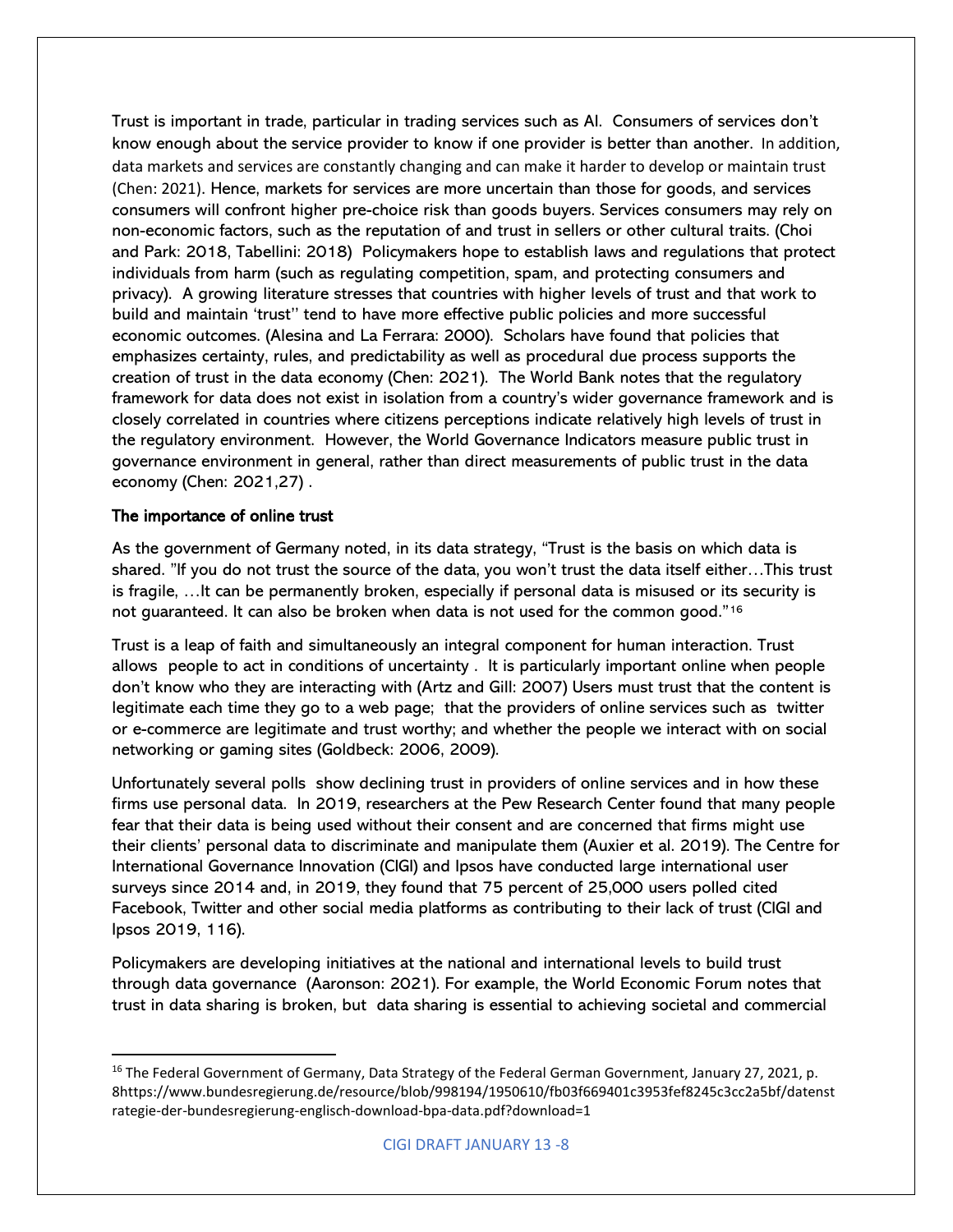goals related to data analysis (World Economic Forum: 2021b, 5). Not surprising, many governments are determined that their data strategies build trust among and within society.

The table below outlines some of the objectives delineated in data strategies as well as examples of policies that officials may propose.

| Objective          | Examples of Policies Articulated in Data Strategies                       |
|--------------------|---------------------------------------------------------------------------|
| Skill endowment    | Encourage research and training. Invest and subsidize research and        |
|                    | education. Ensure broadband and internet access                           |
| Data scale: Make   | Make it easy to collect data                                              |
| and grow large     | Free flow of data provisions in trade agreements but also make it         |
| pools of data      | harder for foreign actors to get access to                                |
| Data diversity     | Data sharing policies and platforms                                       |
| <b>Build</b>       | Invest in cloud and other forms of infrastructure                         |
| infrastructure     |                                                                           |
| Use regulatory     | Lax competition policies, rigorous intellectual property protections t IP |
| policy to          | policies                                                                  |
| promote            |                                                                           |
| advantage          |                                                                           |
| Use trade          | Strong protection and enforcement of IP including trade secrets           |
| policies to        | Encourage data free flow and access to government data.                   |
| promote            | Ban performance requirements (or use them)                                |
| comparative        | Ban data localization (or require it)                                     |
| advantage          | Ban requirements to share source code                                     |
| <b>Build trust</b> | Link to personal data protection, consumer welfare, accountability        |
|                    | initiatives, limit disinformation and discrimination, promote public      |
|                    | participation in decision-making. Commit to human rights online           |

Table 1 Objectives and Strategies for Competitive Advantage in Data

# The Data on Data Strategies

Table 2 shows which countries have issued national data strategies as of August 2021. At first glance, these countries share certain characteristics: All of the countries are high or middle income nations according to World Bank groupings. But we found some key differences. Most of these countries are located in Asia or Europe. Saudi Arabia and China are authoritarian nations, the others are democracies, with Singapore a flawed democracy.

Table 2 also shows that some of our case study countries have issued multiple strategies. Some 28 countries in the sample issued strategies regarding public data (data collected, held, and/or funded by governmental entities) but only 8 have issued strategies or guidelines for private sector data sharing.

| Table 2: 51 countries and EU plans/visions for data August 2021 |  |
|-----------------------------------------------------------------|--|
|-----------------------------------------------------------------|--|

| Data Strategy | Governmental<br>Data Strategy | <b>Strategic Plan for</b><br><b>Private Sector or</b><br><b>Data Sharing</b> |
|---------------|-------------------------------|------------------------------------------------------------------------------|
|               |                               |                                                                              |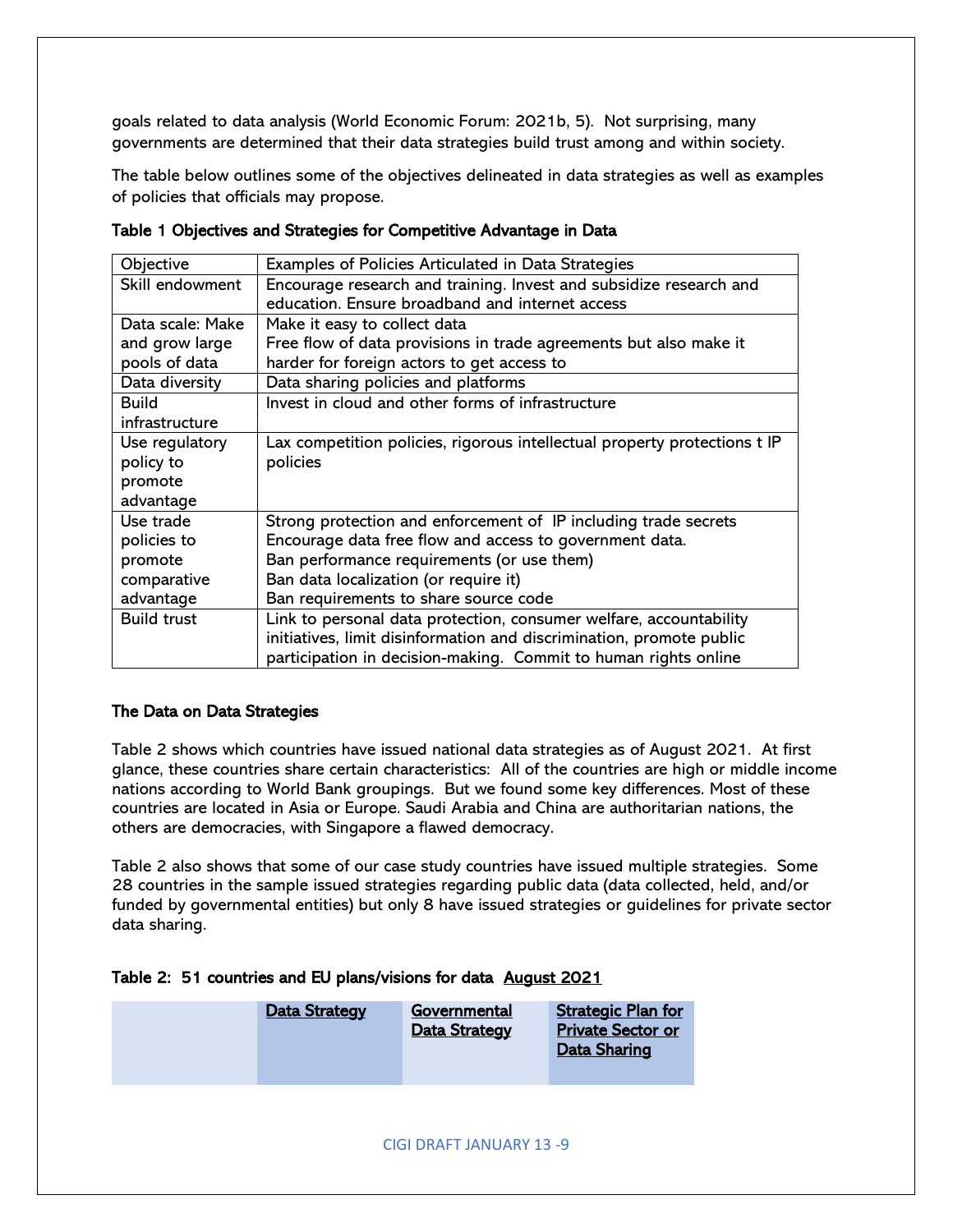| Number of<br>Sampled<br>Countries with<br>the Strategy or<br>Guidelines | Australia, China,<br>European Union,<br>Germany, Japan,<br>Saudi Arabia,<br>South Korea,<br>Singapore,<br>Switzerland,<br>United Kingdom, | Australia, Brazil,<br>Canada, China,<br>Estonia,<br>European Union,<br>Finland, France,<br>Germany,<br>Indonesia,<br>Ireland, Israel,<br>Japan,<br>Netherlands, New<br>Zealand, Norway,<br>Russia, Saudi<br>Arabia,<br>Singapore, South<br>Korea, Sweden,<br>Taiwan, Thailand,<br><b>United Arab</b><br>Emirates, United<br>Kingdom, United<br>States, Uruguay,<br>Vietnam | European Union,<br>Japan,<br>Netherlands, New<br>Zealand, Norway,<br>Philippines,<br>Singapore,<br><b>United Kingdom</b> |
|-------------------------------------------------------------------------|-------------------------------------------------------------------------------------------------------------------------------------------|----------------------------------------------------------------------------------------------------------------------------------------------------------------------------------------------------------------------------------------------------------------------------------------------------------------------------------------------------------------------------|--------------------------------------------------------------------------------------------------------------------------|
|-------------------------------------------------------------------------|-------------------------------------------------------------------------------------------------------------------------------------------|----------------------------------------------------------------------------------------------------------------------------------------------------------------------------------------------------------------------------------------------------------------------------------------------------------------------------------------------------------------------------|--------------------------------------------------------------------------------------------------------------------------|

Table by Andrew kraskewicz

### Country Specific Analysis

### Australia: trust, data sharing and enhancing human welfare

Australia's data strategy is all about using governance to create trust while simultaneously empowering business to use and share data. [17](#page-9-0) The strategy notes that "data is critically important to building a modern digital economy and delivering better outcomes for Australians. The Data Strategy will outline a clear vision for maximizing data-driven innovation across the economy by improving access to data, data sharing arrangements, data asset management and strengthening collaboration between government and business." The government issued a discussion draft in 2021, seeking public comment, which it then responded to. The government made clear that the data strategy would be just one of several plans issued by officials, showing that the approach would be comprehensive and systemic. .[18](#page-9-1)

The Australian data strategy is designed to explore the contribution of data to the digital economy, identify the Government's use of data in delivering its functions and set out how the Government will manage data as a critical asset. [19T](#page-9-2)o meet these goals the government plans to improve access to data, data sharing arrangements, data asset management, and strengthening collaboration between government and business.

<span id="page-9-0"></span><sup>17</sup> https://digitaleconomy.pmc.gov.au/fact-sheets/data-and-digital-economy

<span id="page-9-1"></span><sup>18</sup> https://www.sydney.edu.au/content/dam/corporate/documents/about-us/governance-and-

structure/university-policies/2021/australian-data-strategy-discussion-paper-july-2021.pdf

<span id="page-9-2"></span> $19$  Ibid. The government also drafted an Artificial Intelligence (AI) Action Plan, the National Data Security Action Plan, the Consumer Data Right expansion and the Privacy Act 1988 review.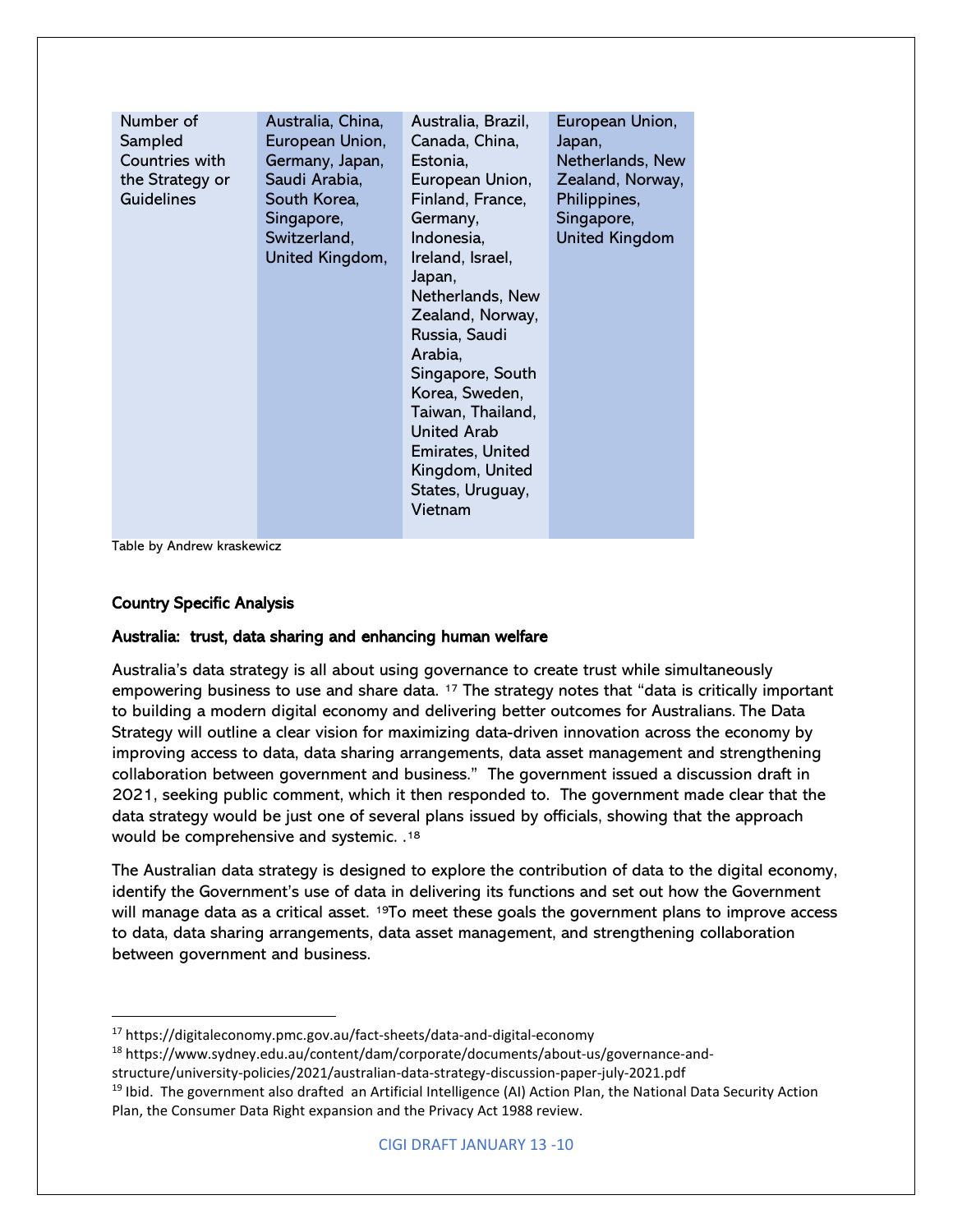The draft strategy notes that "Australians must feel comfortable their Government respects and secures their data appropriately.[20](#page-10-0) To build trust the government could "identify how the Consumer Data Right and supporting institutions could be further leveraged to build a data-driven economy."[21](#page-10-1) The government stresses that because the data economy and many platforms are global, the governments efforts to build the data driven economy must be global; hence, Australia plans to expand international engagement to export Australia's leading data portability framework, and promote an interoperable and rules-based approach to international consumer data portability frameworks and provide offshore opportunities for Australian technology companies to scale globally."[22](#page-10-2) In sum, Australia's focus is on building a trust environment for data, encouraging data sharing, and enhancing human welfare by empowering users.

# China: data as a factor of production, link digital and real-world economies, ensure government control over most data

China is a nation of planners, and Chinese officials have issued several plans for and about data in recent years. Data is a key component in China's 2021 Five-Year Plans, which can be defined as social and economic development initiatives delineated by the Chinese Communist Party (CCP) since 1953.[23](#page-10-3)

Chinese officials first presented their plans for data in 2006. The government issued an informatization strategy where it promised to "accelerate the process of constructing a legal system for informatization including revising laws and regulations for information infrastructure, intellectual property, information security, open government innovation, the protection of personal data. The government also promised to "vigorously participate in the research and formulation of related international norms."[24](#page-10-4) More recently, officials described data as a factor of production.[25](#page-10-5) In addition, China put forward a big data strategy in  $2015<sup>26</sup>$  $2015<sup>26</sup>$  $2015<sup>26</sup>$  In its 2016-2021 the government promised to "accelerate the integration of digital and real economies"<sup>27</sup> This plan was designed

structure/university-policies/2021/australian-data-strategy-discussion-paper-july-2021.pdf

[05/digital-economy-strategy-fact-sheet-data-and-the-digital-economy.pdf,](https://digitaleconomy.pmc.gov.au/sites/default/files/2021-05/digital-economy-strategy-fact-sheet-data-and-the-digital-economy.pdf) pp. 1-2.

and Issuing the "2006-2020 National Informatization Development Strategy"

ZBF No. (2006)112006-2020 March6, 2006, translated by *Prof. Rogier Creemers of the University of Leiden.* https://digichina.stanford.edu/work/2006-2020-national-informatization-development-strategy/ <sup>25</sup> Fourth Plenary Session of the 19th Central Committee of the Communist

cn/2019/11/05/ARTI1572948516253457.shtm

<span id="page-10-6"></span><sup>26</sup> State Council, Action Plan for Promoting the Development of Big Data

[http://www.gov.cn/zhengce/content/2015-09/05/content\\_10137.htm;](http://www.gov.cn/zhengce/content/2015-09/05/content_10137.htm) and State Council, National

Informatization Plan In the "13th Five year" Period [, http://www.gov.cn/zhengce/content/2016-](http://www.gov.cn/zhengce/content/2016-12/27/content_5153411.htm) [12/27/content\\_5153411.htm.](http://www.gov.cn/zhengce/content/2016-12/27/content_5153411.htm) Also see

<span id="page-10-0"></span><sup>&</sup>lt;sup>20</sup> https://www.sydney.edu.au/content/dam/corporate/documents/about-us/governance-and-

<span id="page-10-1"></span><sup>&</sup>lt;sup>21</sup> Australia, "Data and the Digital Economy," [https://digitaleconomy.pmc.gov.au/sites/default/files/2021-](https://digitaleconomy.pmc.gov.au/sites/default/files/2021-05/digital-economy-strategy-fact-sheet-data-and-the-digital-economy.pdf)

<span id="page-10-2"></span><sup>&</sup>lt;sup>22</sup> [https://digitaleconomy.pmc.gov.au/sites/default/files/2021-05/digital-economy-strategy-fact-sheet-data-and](https://digitaleconomy.pmc.gov.au/sites/default/files/2021-05/digital-economy-strategy-fact-sheet-data-and-the-digital-economy.pdf)[the-digital-economy.pdf,](https://digitaleconomy.pmc.gov.au/sites/default/files/2021-05/digital-economy-strategy-fact-sheet-data-and-the-digital-economy.pdf) p. 2.

<span id="page-10-4"></span><span id="page-10-3"></span><sup>&</sup>lt;sup>23</sup> https://www.uschina.org/sites/default/files/chinese\_government\_agency\_2020\_work\_priorities\_and\_plans.pdf <sup>24</sup> CCP Central Committee General Office and State Council General Office Notice concerning Printing

<span id="page-10-5"></span>Party of China, Decision of the Central Committee of the Communist Party of China

on several major issues concerning upholding and improving the socialist system with

Chinese characteristics and promoting the modernization of the national governance

system and governance, October 31, 2019 (http://www.12371.

<span id="page-10-7"></span>http://english.www.gov.cn/policies/latest\_releases/2016/12/27/content\_281475526646686.htm <sup>27</sup>http://english.www.gov.cn/statecouncil/ministries/202112/01/content\_WS61a6d009c6d0df57f98e5da0.html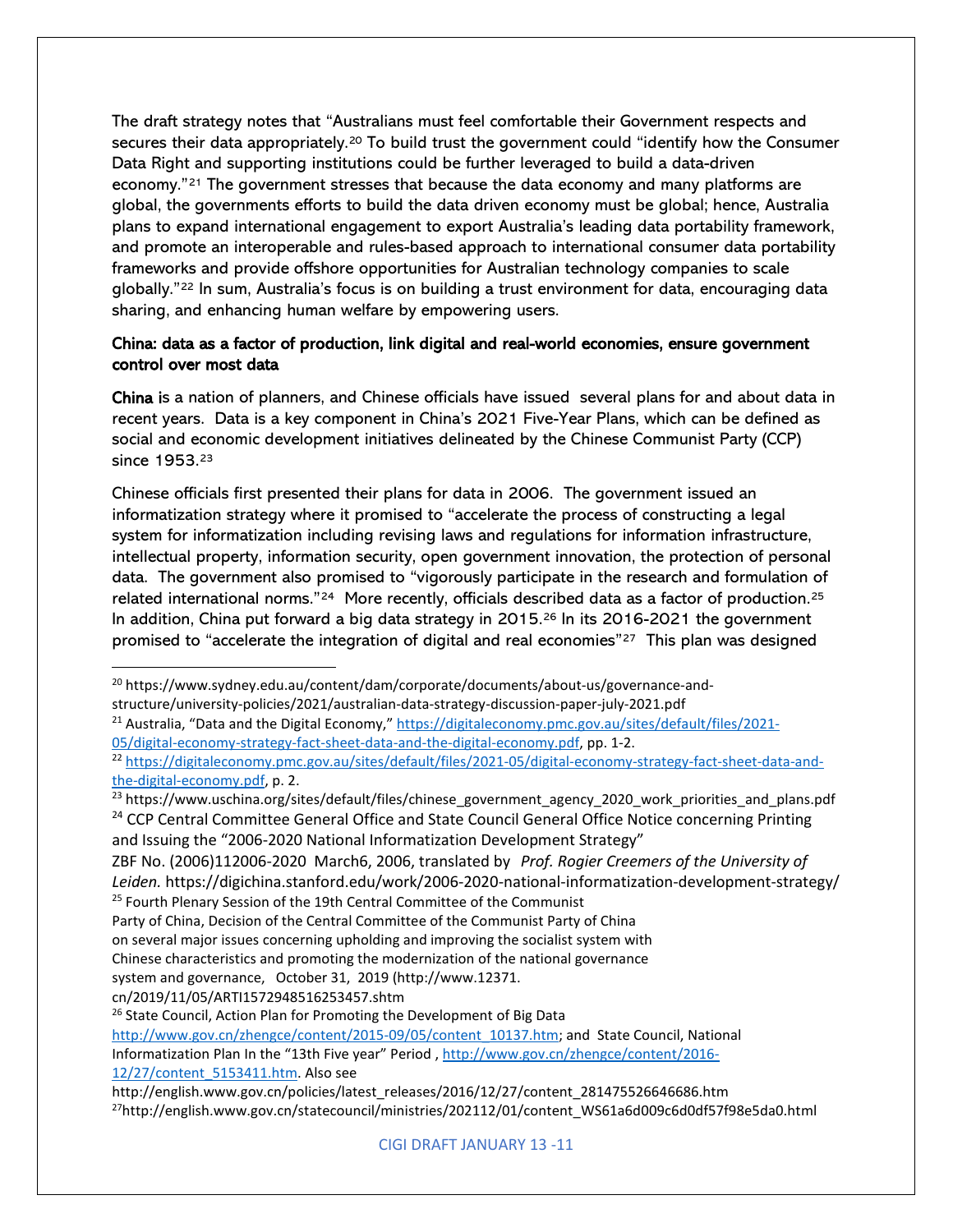to: expand the Cyber-Economic Space; establish a widely efficient information network; develop the modern Internet industrial system; implement the national Big Data strategy; and strengthen information security.[28](#page-11-0)

We focused our analysis on China's most recent five year plan, which reflects Chinese policymakers' fears about the power of China's giant data firms. In recent years, Chinese officials recognized that Chinese platforms threatened the power of the communist party. These huge platforms have global reach, huge financial resources, massive amounts of consumer data, and dominance in a growing range of business activities. Moreover, these firms likely know more about Chinese consumers than the party and that data was held outside the state's grasp (Wei,2021; Bloomberg News: 2021).

Hence China's most recent 5 year plan (2021) as translated states, " We will welcome the digital age, activate the potential of data factors of production, promote the construction of a cyber powerhouse accelerate the construction of a digital economy, digital society, and digital government, and leverage digital transformations to drive overall changes in production methods, lifestyles, and governance. We will give full play to the advantages of massive data." The plan then delineates key digital sectors that the government will focus on such as cloud computing and VR.[29](#page-11-1)

The plan reflects lessons learned about how to share data among different societal entities. China will "deepen the sharing and utilization of basic information resources such as national demographic, legal person, and geospatial information. We will expand the safe and orderly opening of basic public information and data,…build a unified national public data open platform and development and utilization ports and prioritize and promote the opening to society of highvalue data sets."[30](#page-11-2) The plan mentions the import of building infrastructure, noting that the government will . accelerate the construction of a national integrated big data center system, strengthen the overall smart scheduling of computing power, build several national hub nodes and big data center clusters, and build large supercomputing centers.<sup>[31](#page-11-3)</sup>

China's approach bolsters the government's recent push to gain greater control over China's massive platforms., which some analysts believe are an attempt to gain access to the data troves of these firms .[32](#page-11-4) "We will strengthen the economic supervision of internet platforms in accordance with laws and regulations, clarify platform enterprise positioning and regulatory rules, improve the laws and regulations concerning the identification of monopolies, and crack down on monopolies and unfair competition."[33](#page-11-5) 

The plan frequently mentions China's future ambition to be a science and technology powerhouse. "We will deeply implement the strategy of reinvigorating China through science and education, the

<span id="page-11-0"></span><sup>&</sup>lt;sup>28</sup> https://www.uschina.org/sites/default/files/Outline%20of%20the%20PRC%2013th%20Five-Year%20Plan%20%28FYP%202016-2020%29.pdf

<span id="page-11-1"></span> $29$  Part Five, Article 15, Accelerate digitalization-based development and construct a digital China, p. 26, https://cset.georgetown.edu/wp-content/uploads/t0284\_14th\_Five\_Year\_Plan\_EN.pdf <sup>30</sup> Ibid, Article 17, Section 1.

<span id="page-11-3"></span><span id="page-11-2"></span><sup>&</sup>lt;sup>31</sup> Article 6, Section 2

<span id="page-11-4"></span><sup>32</sup> For a timeline, see SupChina, China's Big Tech crackdown: A complete timeline https://supchina.com/big-techcrackdown-timeline/

<span id="page-11-5"></span><sup>&</sup>lt;sup>33</sup> Article 8, Section 2, pp.43-44.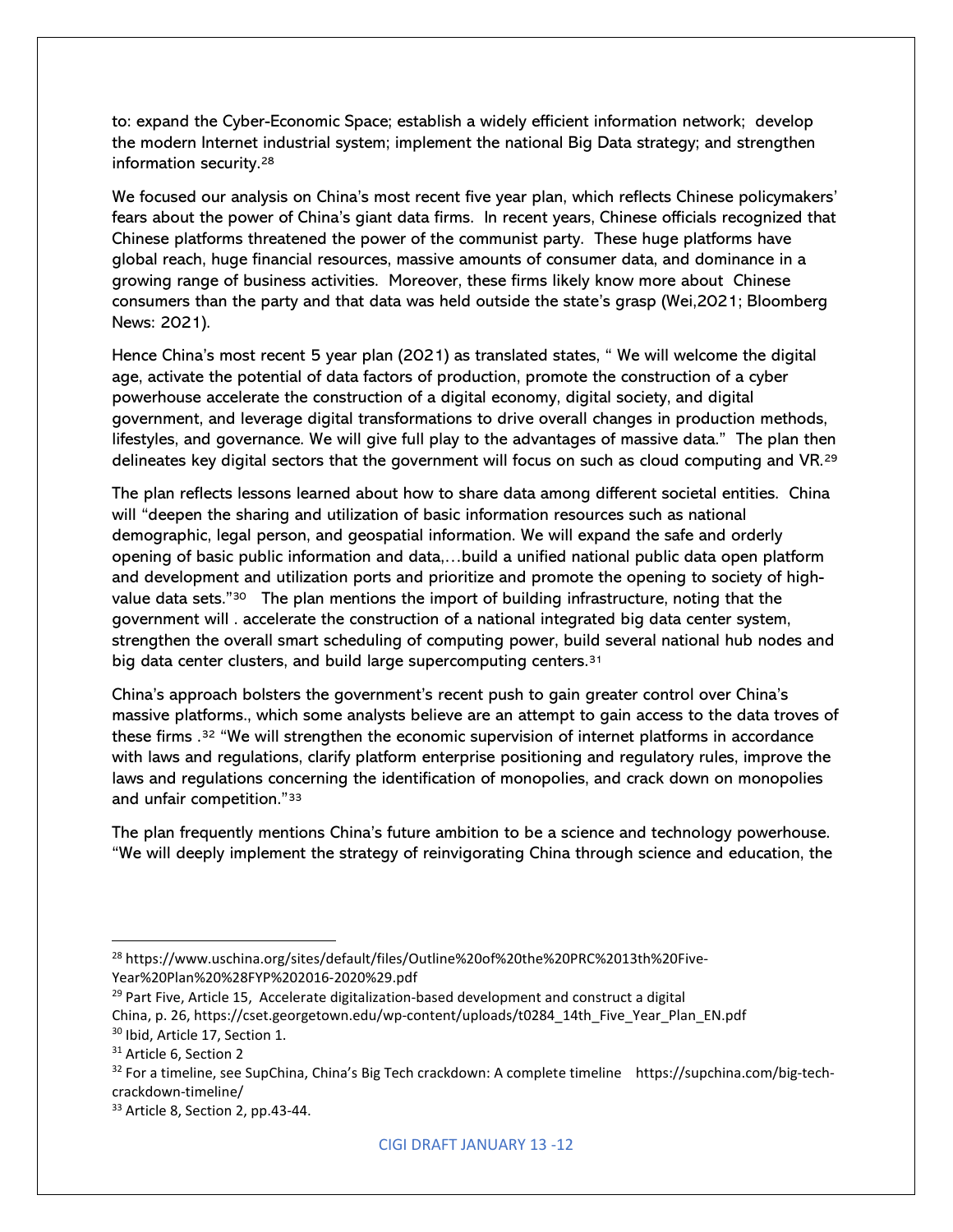talent powerhouse strategy, and the innovation-driven development strategy, refine the national innovation system, and speed up the effort to make China into an S&T powerhouse."  $34$ 

China's data strategy main focus is about improving the national capacity to use data both for commercial purposes and for research. In contrast with other nations' visions, China's data strategies have three notable gaps: it never mentions global markets or the ethical issues associated with data. In addition, translations of these plans never mention trust (Aaronson review of the plans and a discussion email with Professor Henry Gao, 2022).

Some analysts have argued that China's vision doesn't mention trust because trust plays a different function in China. According to one analysis, in China the primary function of trust is to protect and establish feelings of safety. In Western democracies, individuals use trust to test where there is ground for future opportunities (De Cremier: 2015). Yet, levels of trust in the government have declined significantly in China over the previous year (Edelman: 2021, 11,44). Moreover, while the translations don't mention trust, China's focus on establishing laws to limit misuse of personal data by firms (the government is exempt) may give its citizens the perception that the government is a trustworthy controller of both personal and public data. [35](#page-12-1)

### The European Union: Trust and Building Competitive Advantage

The EU has put forward a data strategy designed to build trust and facilitate competitive advantage in data. As early as 2014, EU officials recognized that they needed to find ways to allow data to flow freely among the many states of Europe, with their different levels of digital prowess, different languages, and economic cultures. [36](#page-12-2) In 2014, the European Commission adopted a Communication on the data-driven economy and again in 2017. These communications were strategy documents, addressing issues such as the free flow of data across borders and data localization restrictions, as well as emerging legal issues in the context of new data technologies (e.g. access, liability, portability), including: access to and transfer of non-personal machinegenerated data, data liability, and portability of non-personal data, interoperability and standards.<sup>[37](#page-12-3)</sup>

In 2020, the Commission issued a fuller data strategy focused on data sharing and trust. The strategy highlights Europe's history as a center of human rights oriented governance. The EU describes it as putting people first when developing technology. The EU states the plan is designed to facilitate a transformation built on data, "that works for all, reflecting the best of Europe: open, fair, diverse, democratic and confident. It…put(s) people first, opens up new opportunities for businesses, and boosts the development of trustworthy technology to foster an open and democratic society and a vibrant and sustainable economy."[38](#page-12-4) The EU stresses that the strategy will create "a single market for data that will make the EU more competitive globally and will enable more innovative process, products and services while keeping those who generate the

<span id="page-12-0"></span><sup>34</sup> Article 4, Section 1, pp. 11-12.

<span id="page-12-1"></span><sup>&</sup>lt;sup>35</sup> See as example this translation of China's regulations on the use of algorithmic recommendations. Provisions on the Management of Algorithmic Recommendations in Internet Information

Serviceshttps://www.chinalawtranslate.com/en/algorithms/?utm\_source=POLITICO.EU&utm\_campaign=d8ec1c5e a7-EMAIL\_CAMPAIGN\_2022\_01\_12\_10\_14&utm\_medium=email&utm\_term=0\_10959edeb5-d8ec1c5ea7- 189969753

<span id="page-12-2"></span> $36$  https://www.mtitc.government.bg/upload/docs/2014-04/Data\_value\_chain\_strategy.pdf

<span id="page-12-3"></span><sup>37</sup> https://digital-strategy.ec.europa.eu/en/library/elements-european-data-economy-strategy-2018

<span id="page-12-4"></span><sup>38</sup> https://ec.europa.eu/commission/presscorner/detail/en/ip\_20\_273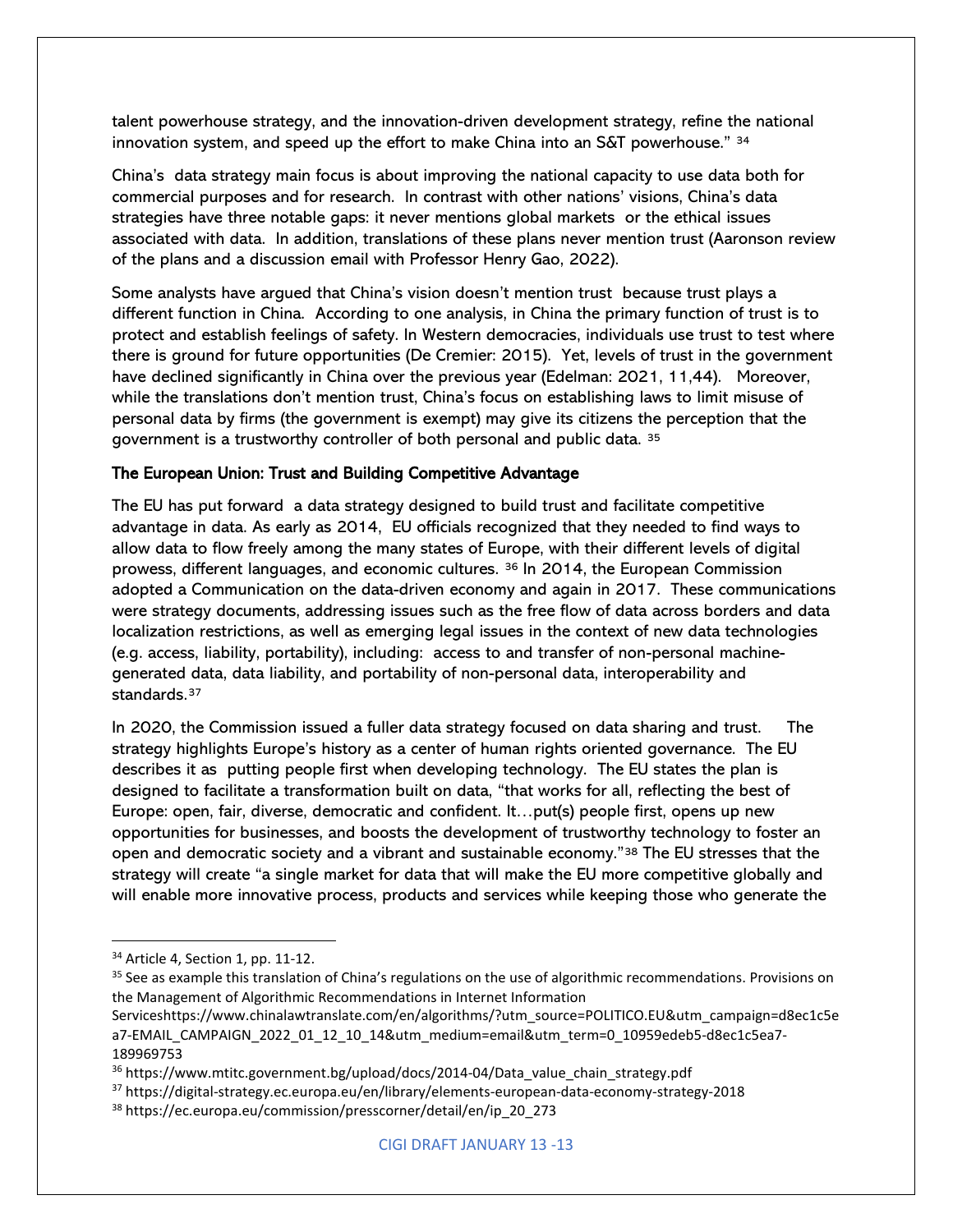data in control. "European rules for privacy and data protection as well as competition law will be fully respected and the rules for access and use of data are fair, practical and clear."[39](#page-13-0) 

The EU is especially focused on the industrial internet of things, noting that European firms will be processing and sourcing more data from smart connected objects. The strategy also discusses the need to train data professionals and equip the EU citizenry with basic digital skills.<sup>[40](#page-13-1)</sup>

The EU coupled the strategy with a proposed regulation on data sharing among business and governmental entities. The regulation is designed to allow personal data to be used with the help of a 'personal data-sharing intermediary', who can help individuals exercise their rights under the General Data Protection Regulation (GDPR); while allowing data use on altruistic grounds.[41](#page-13-2) The proposal was designed to illuminate how data could be shared without abridging data that might be subject to data protection legislation, intellectual property, or contain trade secrets or other commercially sensitive information. The Regulation will empower users to stay in control of their data and encourage the creation of common European data spaces in crucial sectors.[42](#page-13-3)

### Germany: Trust, Data Sharing, Data Competency, and Leadership in Data Use

Germany has developed the most comprehensive and clear data strategy in 2021. The architects of the strategy hoped to "ensure that we, can both add value and improve the lives of everyone,"<sup>[43](#page-13-4)</sup> Germany's data strategy has 4 key components: it focuses on data infrastructure such as cloud, quantum and high performance computing, articulates a framework to ensure that more data can be used and shared responsibly while also preventing any misuse of data, builds digital skills and establishes a data culture (data competency) and finally makes Germany a world leader in data use. To achieve that last goal, the government admits it will have to adapt—and build new institutional structures.[44](#page-13-5) German policymakers also aim to empower users. "We want to support informed and sovereign handling of data by citizens of all age groups through various formal and informal educational opportunities. We also want to train citizens to become experts."[45](#page-13-6)

Germany's data strategy is easy for citizens as well as experts to understand. Each chapter of the strategy discusses: where do we stand; what do we want to achieve, and how—how will our efforts be measured?

Germany's plan is not only unusual because it is easy to read and understand. First, it discusses openness, cooperation and digital protectionism. "We will also work to ensure that the European Union remains the world's most open region for trade and investment in the digital age, supporting international cooperation on ambitious obligations relating to the free movement of data and countering digital protectionism."[46](#page-13-7) Secondly, it focuses on data as a global public good. We will trial data sharing as a global public good and common good with Africa and Asia and will set up a

<span id="page-13-5"></span>44Data Strategy of the Federal German Government,

<span id="page-13-0"></span><sup>39</sup>https://ec.europa.eu/commission/presscorner/detail/en/fs\_20\_283

<span id="page-13-1"></span><sup>40</sup> [https://ec.europa.eu/commission/presscorner/detail/en/fs\\_20\\_283](https://ec.europa.eu/commission/presscorner/detail/en/fs_20_283)

<span id="page-13-2"></span><sup>41</sup> Proposal for a REGULATION OF THE EUROPEAN PARLIAMENT AND OF THE COUNCIL on European data governance (Data Governance Act), COM(2020) 767 final2020/0340 (COD)

<span id="page-13-3"></span><sup>42</sup> https://digital-strategy.ec.europa.eu/en/policies/strategy-data

<span id="page-13-4"></span><sup>43</sup> https://www.bundesregierung.de/breg-en/news/data-strategy-adopted-1845882

https://www.bundesregierung.de/resource/blob/998194/1950610/fb03f669401c3953fef8245c3cc2a5bf/datenstra tegie-der-bundesregierung-englisch-download-bpa-data.pdf?download=1

<span id="page-13-6"></span><sup>45</sup> Ibid. p. 39

<span id="page-13-7"></span><sup>46</sup> Ibid., p. 8 and 25.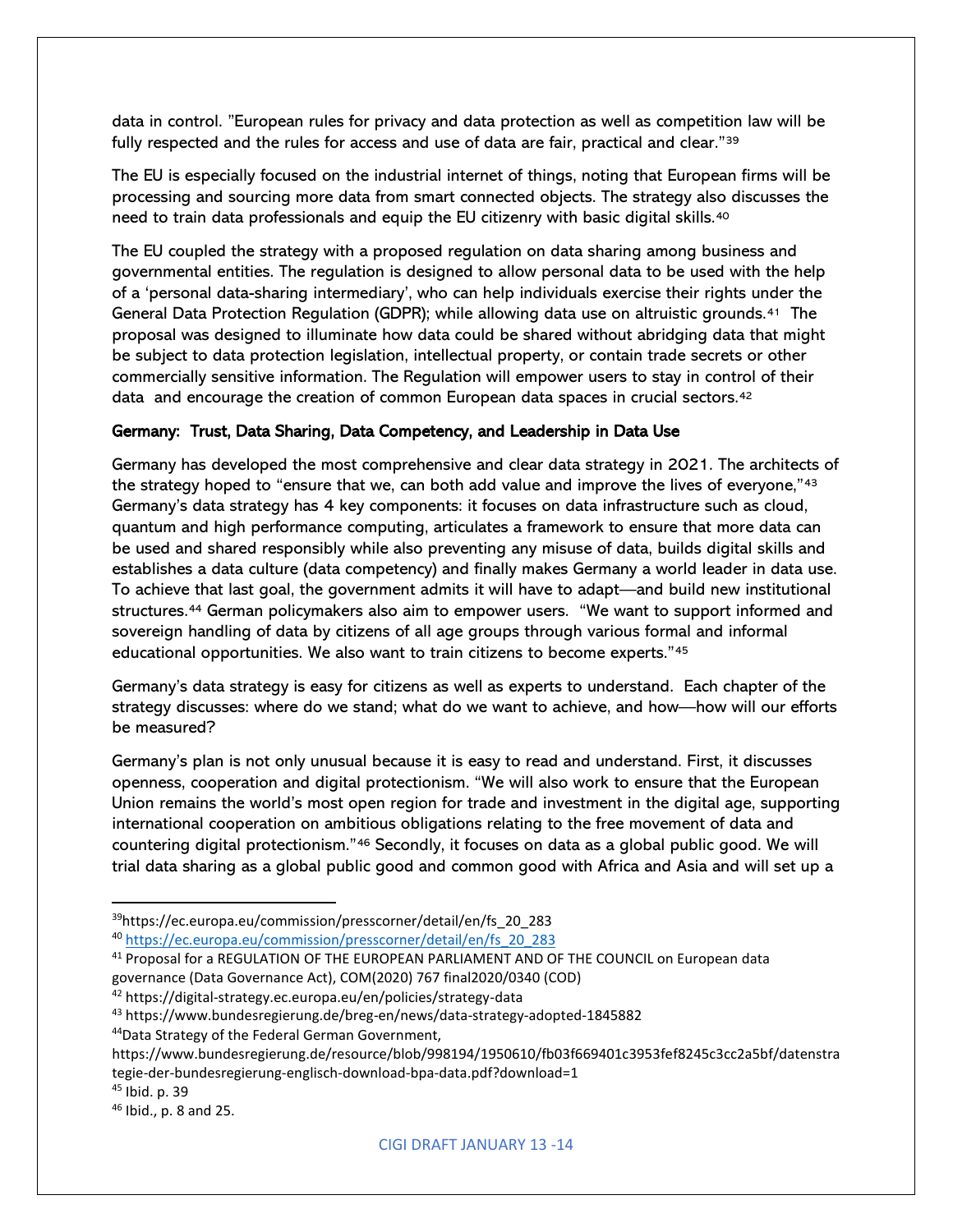platform for sharing such data.[47](#page-14-0) Thirdly, the vision examines the role of one kind of intellectual property protection, trade secrets, in preventing data sharing, reducing competition and potentially favoring the creation of monopolies.<sup>[48](#page-14-1)</sup> Firms can use trade secrets to protect their algorithms and then they obtain control of any data they analyze with such algorithms. Hence, Germany is arguing for greater amounts of data to be viewed as a digital public good that should be shared openly while protecting privacy. Finally, the vision states that governance must change. we need to create new processes, standards, roles and institutions that facilitate data-based and evidence-based governance for the good of society."<sup>49</sup> As example, we will gradually equip all legislative experts with the ability to enact digital-compatible laws. In the meantime, we will perform digital feasibility checks on new draft laws."[50](#page-14-3) In so doing, German officials hope to model responsible use of data.

#### Japan: Data to enrich People, Data Sharing and Performance Requirements

Japan has put forward several visions for its future built on data beginning in 2013.[51](#page-14-4) In 2017, it promised it would become the world's most advanced IT Nation. In that Declaration, Japan said it would build a model of a society in which people are enriched by data.<sup>52</sup> The government stated that to achieve that goal, it would facilitate public and private sector data utilization, open data and data sharing. The plan also talked about building skills, ensuring consistency in governance, and improving governance so that as the Japanese population aged with low birthrates, could continue to flourish.[53](#page-14-6)

In December 2020, Japan issued its first data strategy. Like its digital trade strategy, it is focused on trust. "We aim to realize a sustainable human society. It is the human-centric society that creates new value by achieving both economic development and solving social issues….Our society values trust and safety." The planners believe that trust would be fostered by open data, open government, trust based systems evidence-based policymaking, diverse, and high-quality data<sup>54</sup> The plan is designed to shape the common rules necessary for data coordination; develop norms that facilitate data flows and eliminate barriers to those flows; construct data platforms and create data markets. The plan noted that the Government would set an example. "The Government is the largest data holder in Japan, and its systems and actions will have a significant impact on Japan's society, economy and industries. The Government plays a role as "a platform of platforms" in the digital society.["55](#page-14-8)

Like the other plans discussed herein, Japanese policymakers are also focused on infrastructure and digital capacity building.<sup>[56](#page-14-9)</sup> But we were confused by its international approach. On one hand, the government pledged to build a shared approach to data free flow with trust-as suggested by Prime Minister Abe in 2019. He proposed no barriers to the flow of medical, industrial, traffic and

<span id="page-14-0"></span><sup>47</sup> Ibid. pp. 34, 53.

<span id="page-14-1"></span> $48$  Ibid, p. 21

<span id="page-14-2"></span><sup>49</sup> Ibid. p. 47 and 54.

<span id="page-14-3"></span><sup>50</sup> Ibid. p. 56.

<span id="page-14-4"></span><sup>51</sup> https://japan.kantei.go.jp/policy/it/2013/1029\_fulltext.pdf

<span id="page-14-5"></span><sup>52;</sup> Government of Japan, ["https://japan.kantei.go.jp/policy/it/2013/0614\\_declaration.pdf](https://japan.kantei.go.jp/policy/it/2013/0614_declaration.pdf)

<span id="page-14-6"></span><sup>53</sup> Ibid, pp. 10-12, 13.

<span id="page-14-7"></span><sup>&</sup>lt;sup>54</sup>Government of Japan, National Strategy Office of IT, Cabinet Secretariat, National Data Strategy, June 18, 2021, pp. 3, 6, 10 https://cio.go.jp/sites/default/files/uploads/documents/digital/20210901\_en\_05.pdf

<span id="page-14-8"></span> $55$  Ibid, p. 6.<br> $56$  Ibid, 21-22.

<span id="page-14-9"></span>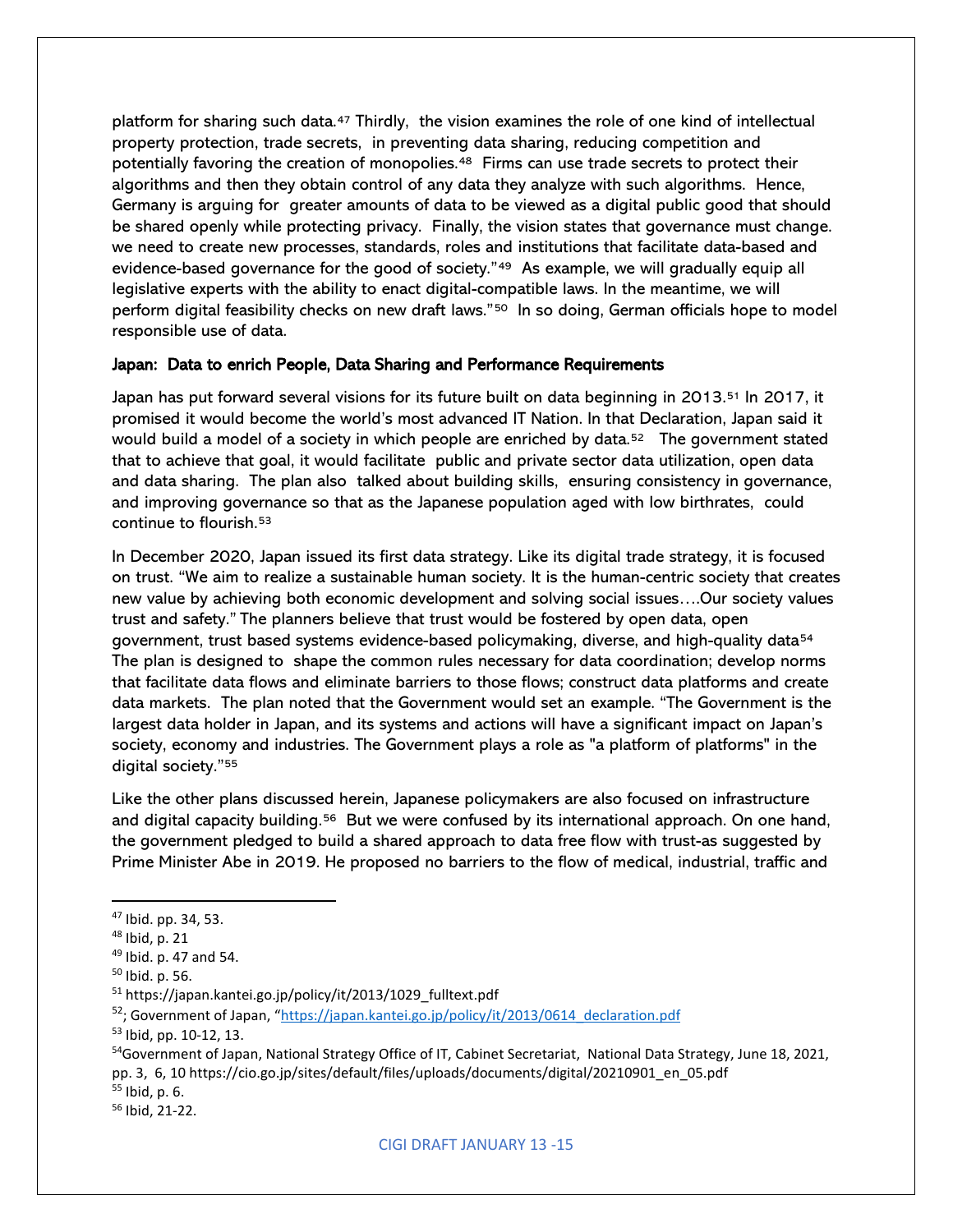non-personal, anonymous data.[57](#page-15-0) However, in June, 2021 the government issued its Strategy for Semiconductors and the Digital Industry. The strategy reflects Japanese concerns about being caught between China and the US. "In order to ensure Japan remains strategically essential and strategically independent amid the conflict for technological hegemony between the U.S. and China, "the government consolidate Japanese digital business. The strategy also called for encouraging "data centers to be located in Japan and to make it Asia's core data center base," and to foster cloud players that are based in Japan. [58](#page-15-1) Hence Japan wants to promote free flow with trust but simultaneously practice server localization, and nurture local cloud players. In short Japan wants to achieve competitive advantage through both openness and protectionism.

### Saudi Arabia: Competitive Advantage Through "Testbeds"

The Kingdom's vision for Data and AI was issued in 2020; it seems drafted to reassure Saudi citizens that the government understands its future will not be built on oil alone. The government admits it issued the strategy "to capitalize on Data & AI for the Kingdom economically and socially through national combined efforts by all stakeholders."[59](#page-15-2) The plan asserts that the Kingdom is already in a good position: the Kingdom is a young and vibrant country and it has smart cities that can serve as testbeds. It also notes the Kingdom's centrality to the Arabic speaking populace and countries that surround it. With these arguments, the data strategy seems centered on seeking competitive advantage.

The Kingdom plans "One single source of truth for all government data, centrally managed cloud platform for all government entities and whole-government analytics and AI platform."[60](#page-15-3) The government plans to upgrade skills, be a friendly environment for foreign investors, fund Ai projects, and open government data by default by 2025. The plan notes that this will require legislative changes but is vague about what that entails. "In policies and regulations, NDMO is developing a number of regulatory frameworks including topics such as data privacy and freedom of information.["61](#page-15-4) While the plan is vague about how the country will protect these human rights associated with data, the plan has a timetable for what the Saudi government hopes to achieve with data. "By 2030, we aim to achieve: ~40% of the total workforce trained on basic Data & AI literacy skills' ~~5K Data & AI experts; Top 10 countries in Open data index; Top 20 countries in peer reviewed Data & AI publications; and ~300 Data & AI startups<sup>[62](#page-15-5)</sup> The plan never states how the Kingdom can achieve these metrics. Finally the plan is silent about how the Saudi's will create trust in data and AI.

### Singapore: Smart Nation is focused on Skills, Infrastructure, and Competitive Advantage

Singapore was also early to put forward a vision of how data would drive its economy and society. In 2014, then Prime Minister Lee announced the Smart Nation plan, "where people will be more empowered to live meaningful and fulfilled lives, enabled seamlessly by technology ,offering

<span id="page-15-0"></span><sup>&</sup>lt;sup>57</sup> Ibid, pp. 22. Japan's Prime Minister Shinzo Abe invited leaders to develop shared norms and rules to govern the free flow of nonpersonal data across borders in a speech on January 19, 2019 In Davos, Switzerland. https://www.mofa.go.jp/ecm/ec/page4e\_000973.html

<span id="page-15-1"></span><sup>&</sup>lt;sup>58</sup> Government of Japan, "The Strategy for Semiconductors and the Digital Industry (Summary), June 4, 2021, Ibid., pp. 2-3, #2, 4, and 5 https://www.meti.go.jp/english/press/2021/0604\_005.html.

<span id="page-15-2"></span><sup>&</sup>lt;sup>59</sup> Kingdom of Saudi Arabia, National Strategy for Data and AI, 2020,

https://ai.sa/Brochure\_NSDAI\_Summit%20version\_EN.pdf

<span id="page-15-3"></span><sup>60</sup> Ibid, p. 12.

<span id="page-15-4"></span> $61$  Ibid., p. 14.

<span id="page-15-5"></span> $62$  Ibid, p. 28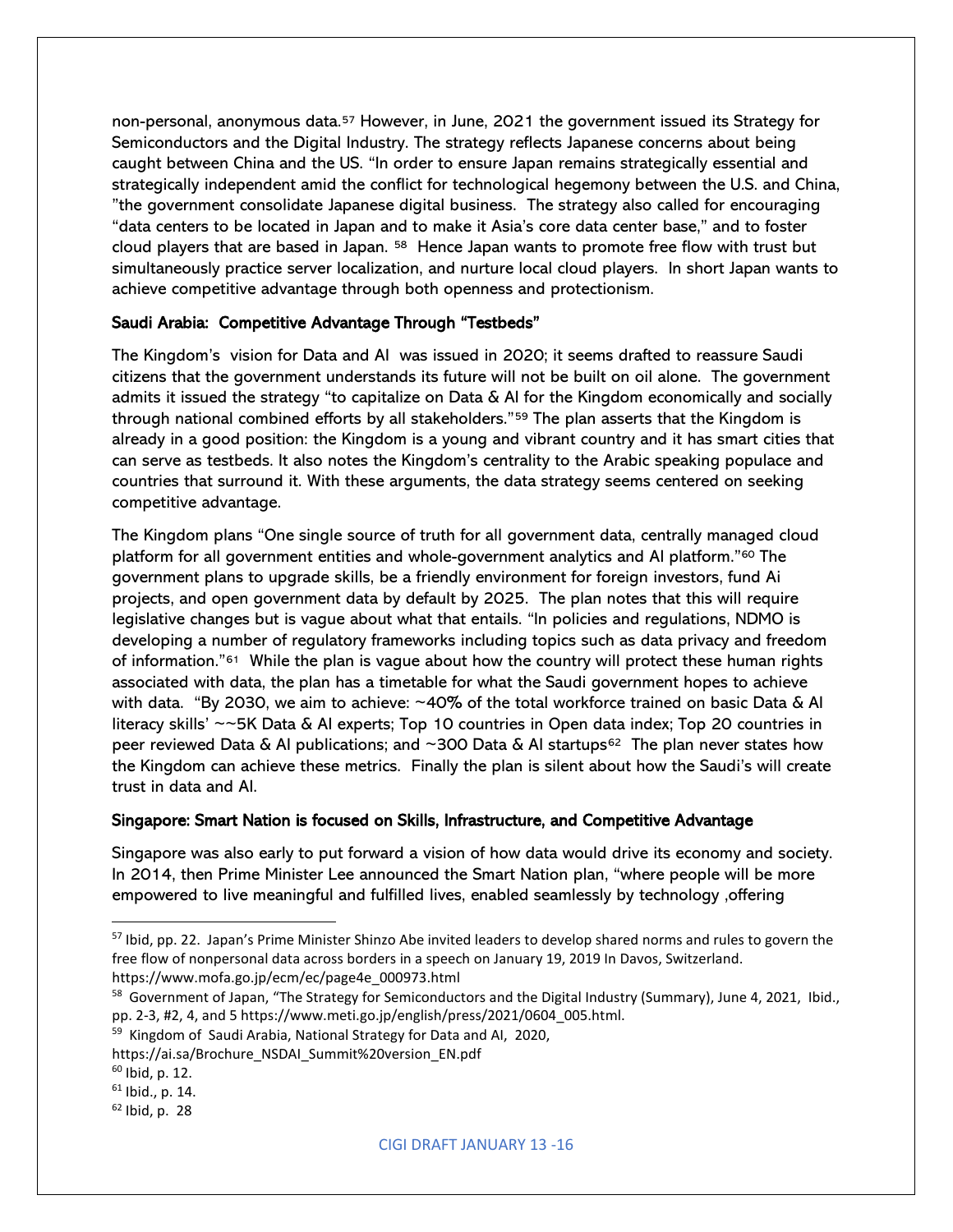exciting opportunities for all. It is where businesses can be more productive and seize new opportunities in the digital economy. Singapore is pursuing its smart nation strategy "to protect its technology and growth prospects in the region."<sup>[63](#page-16-0)</sup> Thus, it can be described as a vision focused on achieving competitive advantage with a regional growth focus. The government updated the plan in 2018 and data governance is a key component.. The country aims to continually up-skill, re-skill and raise the digital capabilities of the workforce; encourage firms to innovate and leverage intellectual property for competitive advantage, harnessing the capabilities in our research and innovation community; update policy and regulations, to ensure that the environment for data innovation, is globally competitive in a digital world; and update infrastructure."<sup>[64](#page-16-1)</sup>

The Smart Nation plan addresses the need for new approaches to governing and using data. "Data is a key resource in Smart Nation. It will enable our businesses to grow and create new business opportunities, and allow Government to have more informed policymaking, service delivery and operations.." The government plans to "maximize the value of data in a trusted environment" by encourage data sharing among government institutions, it will scale up data collaboration efforts, which allows companies to share data securely and access data analytics tools., and by creating trust among users and providers..[65](#page-16-2)

The plan also focused on infrastructure and skill training by promoting an innovation culture. Singapore wants to encourage various means of citizen engagement in the smart nation plan. Government officials emphasize that a smart nation is not built by government, but by everyone – citizens, companies, and agencies and they have established several portals to do so.[66](#page-16-3)

### South Korea: jumpstarting Digitalization, promoting data sharing through a data dam

In June 2020, South Korea's President Moon saw opportunity in the pandemic. The Moon Administration took a page from Depression-era US President Franklin Roosevelt and announced the "Digital New Deal." He stated, "We are pursuing the Digital New Deal to spearhead a forwardlooking innovative economy. We will push ahead with the accelerated transition to a digital economy by extensively digitalizing the national infrastructure while fostering the D.N.A (data, network and AI) ecosystem and non-face-to-face industries."[67](#page-16-4) The Digital New Deal has 4 components: accelerating the digitalization of industries; expand digital infrastructure and capacity; make people's lives safer through smart cities/logistics and actively nurture contactless services. Specifically the plan will promote the collection, sharing and use of data, establish a digital education infrastructure, smart caregiving and health infrastructure, encourage digital innovation, and smart logistics, among other goals.[68](#page-16-5)

The Digital New Deal includes a new platform called a "data dam." According to President Moon, "This data dam will amass data generated through our public and private networks. Currently, raw

<span id="page-16-5"></span><span id="page-16-4"></span><sup>68</sup> Ministry of Science and ICT rolls out Digital New Deal to leap forward into a new economy beyond COVID-19, June 6, 2021, https://digital.go.kr/resources/UPLOAD//2021/07/09/125/cbc29d4f-f3a6-43fb-834b-9c55517c310b.jpeg

<span id="page-16-0"></span><sup>63</sup> Singapore's data strategy targets regional growth https://aiforgood.itu.int/singapores-data-strategy-targetsregional-growth/

<span id="page-16-1"></span><sup>64</sup> Singapore, Smart Nation, the Way Forward, 2018, p. 12

https://www.smartnation.gov.sg/files/publications/smart-nation-strategy-nov2018.pdf

<span id="page-16-3"></span><span id="page-16-2"></span><sup>&</sup>lt;sup>65</sup> Singapore, Smart Nation, the Way Forward, 2018, pp. 18-19, #32-36. **66 [https://aiforgood.itu.int/singapores-data-strategy-targets-regional-growth/;](https://aiforgood.itu.int/singapores-data-strategy-targets-regional-growth/) on portals, see Smart Nation, p. 33.**  $67$  Republic of Korea, Opening Remarks by President Moon Jae-in at 6th Emergency Economic Council Meeting, June 1, 2020, https://english1.president.go.kr/Briefingspeeches/Speeches/833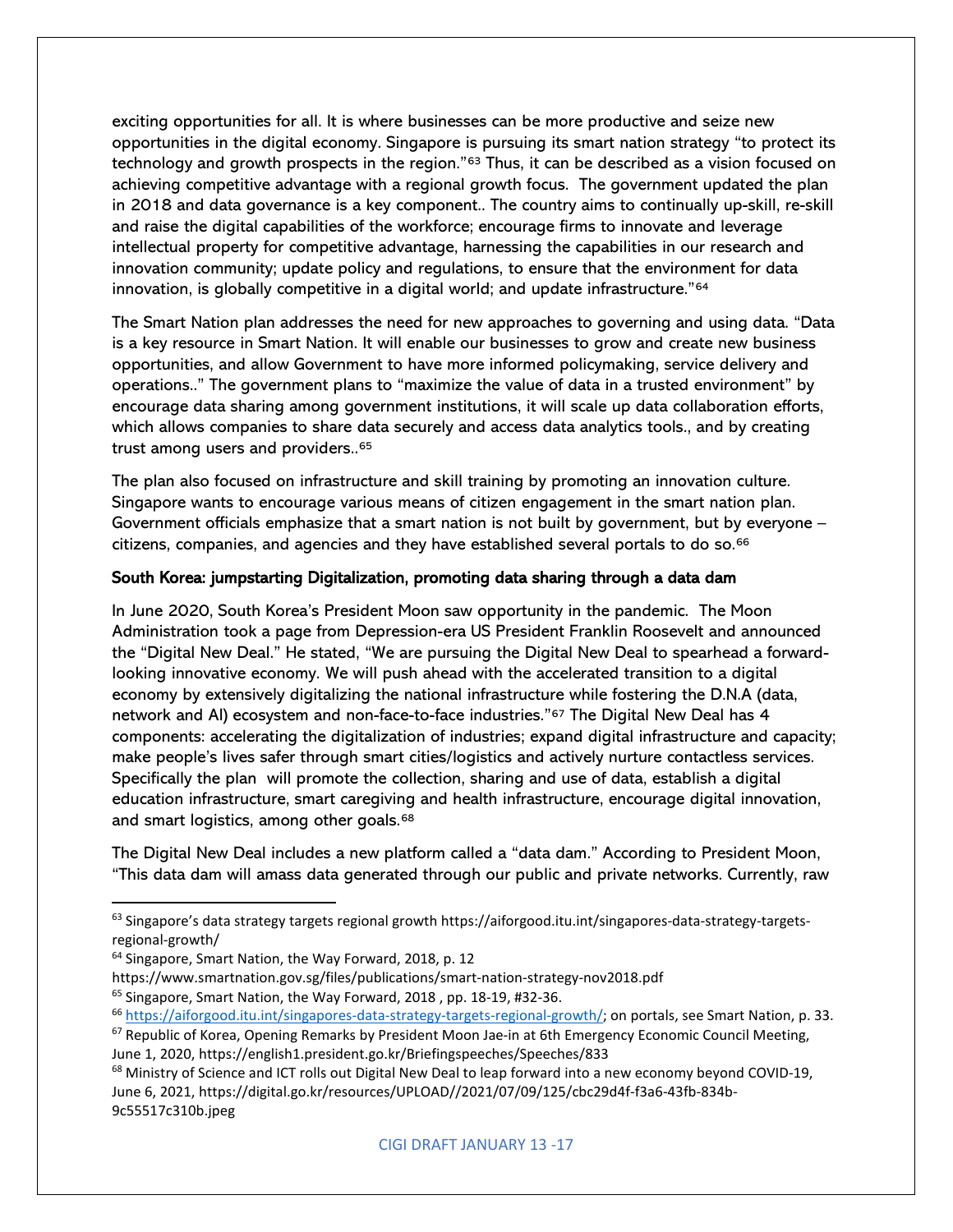data collected in this way cannot be utilized as it is; we need to standardize and combine the data in order to process it. In addition, we have to generate de-identified data – with personal information sorted out as a safeguard. The more this data is utilized through such a process, the smarter artificial intelligence will become."[69](#page-17-0) So the data dam is designed to standardize and deidentify data, creating a trustworthy process and platform. But the translations of the plan never mention building trust. Nonetheless, the Korean government states that because of its approach to data-sharing and anonymization with the data dam, its projects will become the global golden standard.[70](#page-17-1)

# Switzerland: An International and Trust Focus

The "Digital Switzerland" strategy provides the guidelines for government action on digitalization and is binding on the federal administration. It is based on 4 principles and objectives. It is focused on empowering people, providing room for development, enabling structural change, and working domestically ad internationally. The plan is designed to guaranteeing security, trust and transparency while continuing to strengthen people's digital empowerment and selfdetermination.[71](#page-17-2) Like other plans, the strategy is designed to build skills and infrastructure, improve online security, and increase political participation in decisions about data.  $72$ 

The plan notes that Switzerland will constantly monitor whether its legislation and the international agreements for the data economy are optimally designed. "Switzerland is developing an internationally coordinated data policy, which among other things covers issues of data sovereignty, access to government data, international data traffic, regulation of competition intellectual property, data protection and handling localization guidelines." In this regard the government is updating its personal data protection laws and examining how to facilitate data portability and creating trustworthy data spaces.<sup>[73](#page-17-4)</sup> Finally, the country is examining whether "data sovereignty can be improved and dependence on the large international public cloud service providers can be minimized in the medium to long term."[74](#page-17-5)

### United Kingdom: A domestic and international focus

According to the UK government, "the aim of the National Data Strategy (NDS) is to drive the collective vision that will support the UK to build a world-leading data economy. It is vital that the UK has a data regime that promotes growth and innovation for businesses of every size, while

- <span id="page-17-3"></span><sup>72</sup> [https://www.digitaldialog.swiss/en/objectives/the-public-service-in-the-media-sphere-promotes-political](https://www.digitaldialog.swiss/en/objectives/the-public-service-in-the-media-sphere-promotes-political-participation-and-strengthens-democracy)[participation-and-strengthens-democracy;](https://www.digitaldialog.swiss/en/objectives/the-public-service-in-the-media-sphere-promotes-political-participation-and-strengthens-democracy) [https://www.digitaldialog.swiss/en/objectives/the-opportunities-of](https://www.digitaldialog.swiss/en/objectives/the-opportunities-of-digitalisation-will-be-used-to-increase-security)[digitalisation-will-be-used-to-increase-security](https://www.digitaldialog.swiss/en/objectives/the-opportunities-of-digitalisation-will-be-used-to-increase-security) and [https://www.digitaldialog.swiss/en/objectives/new](https://www.digitaldialog.swiss/en/objectives/new-technologies-are-used-to-strengthen-political-participation-by-the-population-and-businesses)[technologies-are-used-to-strengthen-political-participation-by-the-population-and-businesses](https://www.digitaldialog.swiss/en/objectives/new-technologies-are-used-to-strengthen-political-participation-by-the-population-and-businesses)
- <span id="page-17-4"></span><sup>73</sup> [https://www.digitaldialog.swiss/en/objectives/switzerland-has-a-modern-coherent-legal-foundation-in-terms](https://www.digitaldialog.swiss/en/objectives/switzerland-has-a-modern-coherent-legal-foundation-in-terms-of-the-rights-to-data-and-its-use)[of-the-rights-to-data-and-its-use;](https://www.digitaldialog.swiss/en/objectives/switzerland-has-a-modern-coherent-legal-foundation-in-terms-of-the-rights-to-data-and-its-use) and https://www.digitaldialog.swiss/en/objectives/switzerland-has-trustworthydata-spaces-in-which-residents-can-exercise-control-over-their-own-data
- <span id="page-17-5"></span><sup>74</sup> [https://www.digitaldialog.swiss/en/objectives/access-to-digital-content-is-improved;](https://www.digitaldialog.swiss/en/objectives/access-to-digital-content-is-improved) and

<span id="page-17-0"></span><sup>69</sup> Republic of Korea, Remarks by President Moon Jae-in During Visit to Business in Digital Economy, Korean Version of New Deal, June 18, [https://english1.president.go.kr/BriefingSpeeches/Speeches/840,](https://english1.president.go.kr/BriefingSpeeches/Speeches/840) for more on the data dam, see https://digital.go.kr/resources/UPLOAD//2021/07/09/120/f401d66d-24e4-46db-9576-5bcc2c5b154f.jpeg  $70$  Ministry of Science and ICT rolls out Digital New Deal to leap forward into a new economy beyond COVID-19

<span id="page-17-2"></span><span id="page-17-1"></span><sup>71</sup> https://www.digitaldialog.swiss/en/

https://www.digitaldialog.swiss/en/objectives/the-need-for-a-%E2%80%9Cswiss-cloud%E2%80%9D-and-itsfeasibility-have-been-examined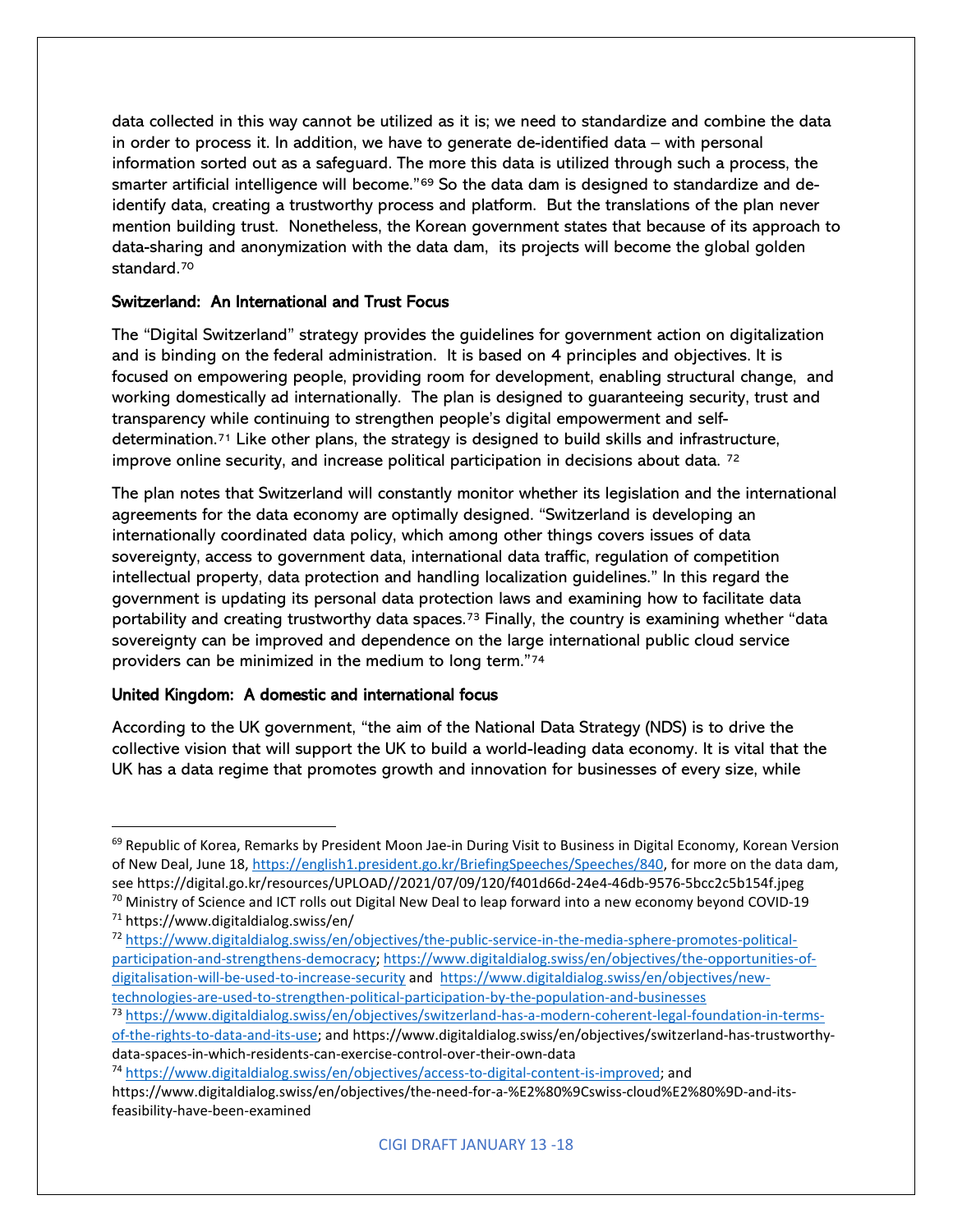maintaining public trust." The government wants to build trust, easy data access, data capability and effective cooperation.[75](#page-18-0)

The UK hopes that data can help transform the country in 5 ways: by boosting productivity and trade, supporting new business and jobs; improving scientific research, delivering better policy and public services and creating a fairer society for all. Business People should be empowered to choose whether and how to share data in both the public and private sectors, including where the use of their data can help others.

The plan is unique in its focus on helping civil society as well as individual citizens to benefits "Powered by better data, civil society organizations can be better equipped to reach the people most in need, at the time they most need it. Better data use could also significantly decrease operating costs, allowing charities to focus resources on protecting the most vulnerable parts of our society."[76](#page-18-1)

The government established four pillars to realize the data economy: first by improving the quality of data; improving education in data skills; ensuring data is available, shared and appropriately protected across borders; and used responsibly, in a way that is lawful, secure, fair and ethical, sustainable and accountable, while supporting innovation and research.<sup>[77](#page-18-2)</sup>

The UK is determined to create a flexible data regime that provides both regulatory certainty and high data protection standards. "We will seek EU 'data adequacy' to maintain the free flow of personal data from the EEA, and we will pursue UK 'data adequacy' with global partners to promote the free flow of data to and from the UK and ensure that it will be properly protected". The government seems committed to interoperable solutions to data governance internationally.<sup>[78](#page-18-3)</sup>

Like the Swiss plan, the UK Data Strategy has a strong international focus. The UK pledges to support open data; use big data to help in development , and work with international agencies such as the Red Cross and the UN to ensure data on crisis affected areas is handled safely, legally and ethically.[79](#page-18-4)

<span id="page-18-0"></span><sup>&</sup>lt;sup>75</sup>. https://www.gov.uk/government/publications/uk-national-data-strategy/national-data-strategy#about-thenational-data-strategy

<span id="page-18-1"></span><sup>&</sup>lt;sup>76</sup> Section 2.5, https://www.gov.uk/government/publications/uk-national-data-strategy/national-datastrategy#about-the-national-data-strategy

<span id="page-18-2"></span> $77$  Ibid., Section 2.6.,  $78$  Ibid., section 4.2.

<span id="page-18-3"></span>

<span id="page-18-4"></span><sup>79</sup> Section 6.3.3, https://www.gov.uk/government/publications/uk-national-data-strategy/national-datastrategy#about-the-national-data-strategy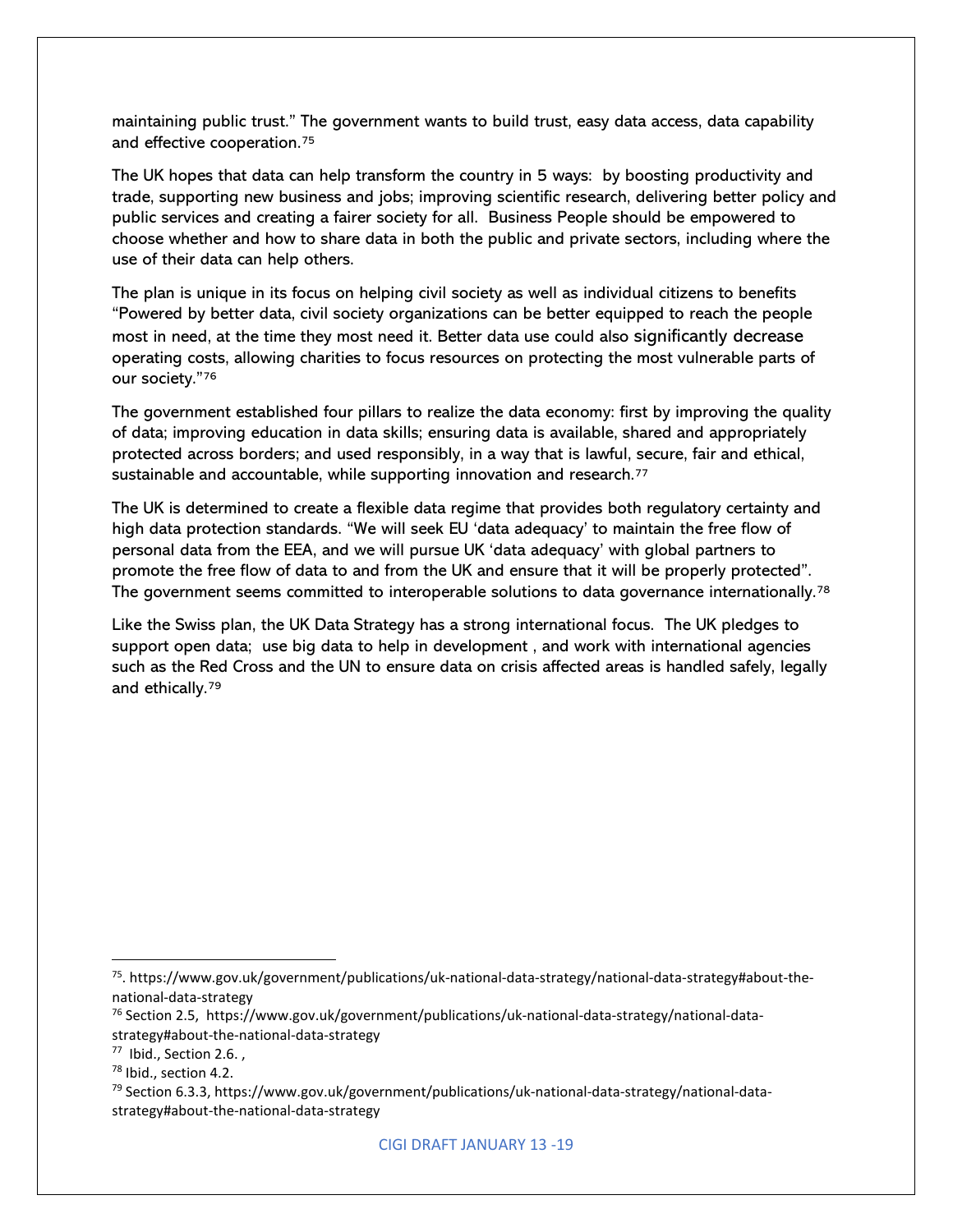# TABLE 3- DATA STRATEGY COMPARISON

| <b>Countries</b><br>Data strategies            | <b>Achieve</b><br><b>Economies</b><br>of scale | Data<br><b>Diversity</b><br>(Economies<br>of<br>Scope/data<br>Sharing) | Trust<br>model | <b>Disseminating</b><br>Data Public<br>Goods<br><b>Internationally</b> | <b>Build</b><br><b>Infrastructure</b> | Increase<br><b>skills</b> | Policies to<br>favor<br>domestic<br>producers | <b>Focus</b><br>On<br>Comp.<br>Advantage? |
|------------------------------------------------|------------------------------------------------|------------------------------------------------------------------------|----------------|------------------------------------------------------------------------|---------------------------------------|---------------------------|-----------------------------------------------|-------------------------------------------|
| <b>Australia</b>                               |                                                | Yes                                                                    | Yes            |                                                                        |                                       | <b>Yes</b>                |                                               |                                           |
| China<br>2006 Informalization and<br>2021-2025 | Yes                                            | Yes                                                                    |                |                                                                        | Yes                                   | Yes                       |                                               | Yes                                       |
| European Union-2014,<br>2017, 2020             | Yes                                            | Yes                                                                    | Yes            |                                                                        | <b>Yes</b>                            | <b>Yes</b>                | <b>Yes</b>                                    | Yes                                       |
| Germany 2021                                   |                                                | Yes                                                                    | Yes            |                                                                        | Yes                                   | Yes                       | Yes                                           |                                           |
| Japan 2017 and 2021                            |                                                | Yes                                                                    | Yes            |                                                                        | <b>Yes</b>                            | <b>Yes</b>                | <b>Yes</b>                                    | Yes                                       |
| Saudi Arabia 2020                              |                                                |                                                                        |                |                                                                        | Yes                                   | Yes                       | Yes                                           | Yes                                       |
| Singapore, 2018, 2021                          |                                                |                                                                        | Yes            |                                                                        |                                       | yes                       |                                               | Yes                                       |
| South Korea 2021                               |                                                | Yes                                                                    |                |                                                                        | Yes                                   | Yes                       |                                               | <b>Yes</b>                                |
| Switzerland 2020                               |                                                | Yes                                                                    | Yes            | Yes                                                                    | Yes                                   | Yes                       | Yes                                           |                                           |
| <b>United Kingdom 2020</b>                     |                                                |                                                                        | <b>Yes</b>     | <b>Yes</b>                                                             |                                       | <b>Yes</b>                |                                               |                                           |
| <b>Totals</b>                                  | 2                                              | 7                                                                      | $\overline{7}$ | $\overline{2}$                                                         | 7                                     | 9                         | 5                                             | 6                                         |

Table by Susan Aaronson and Andrew Kraskewicz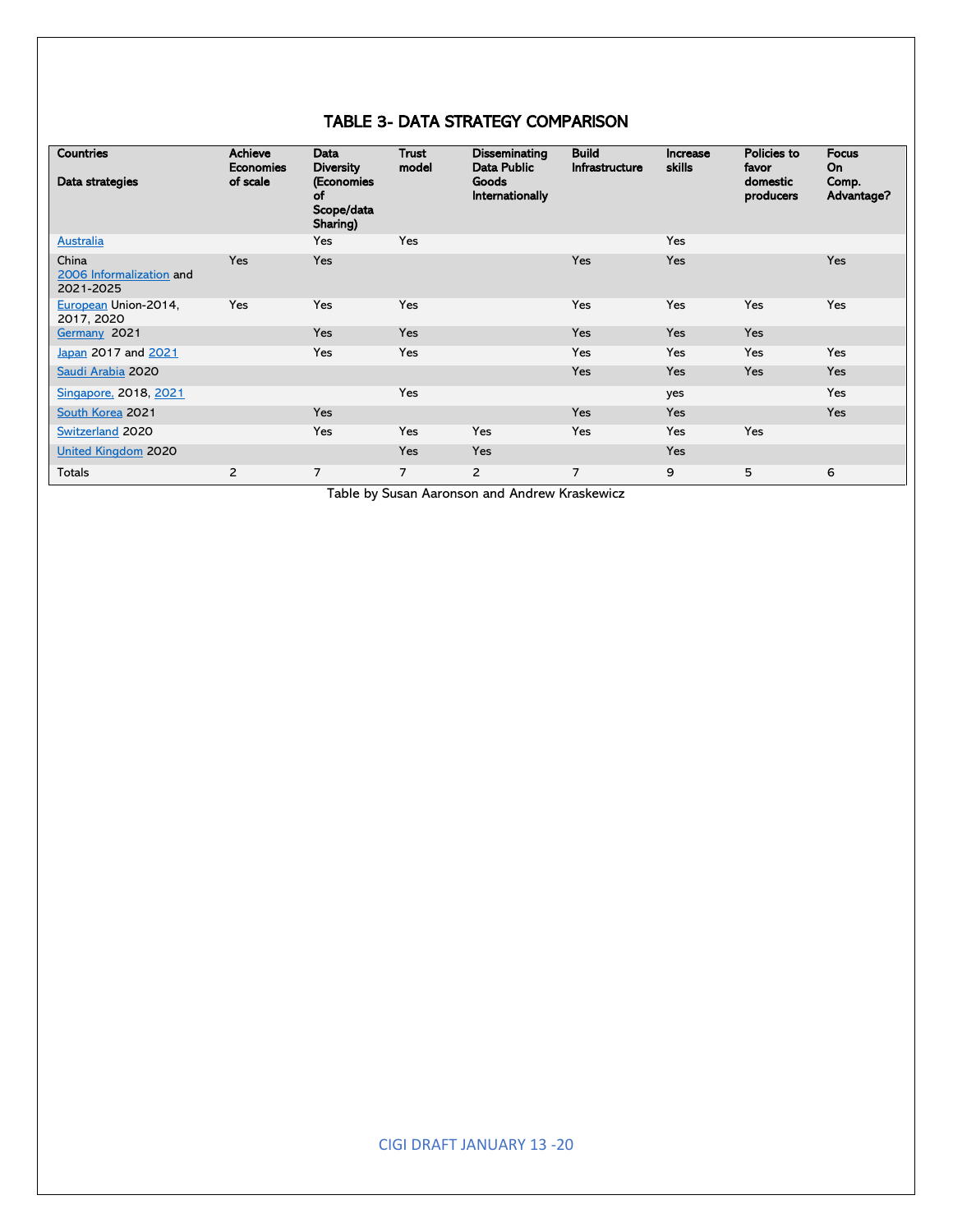### What's Going on here-- The Meaning of National Data Strategies

The ten nations with data strategies present complementary yet different visions of their peoples' data-driven future. Policymakers from these countries want to ensure that their nation's economy and polity can use data effectively and prosper. Some such as Singapore and Saudi Arabia have a regional growth focus, while others such as the UK are more focused on the global digital economy. While Korea aims to "set the gold standard with its strategy", and the UK will be "world leading," Saudi Arabia plans to use its money and its position in the Middle East as a means of building a future with data.

Porter's conception of how nations sought to achieve competitive advantage fits these plans. He argued that competitive advantage is a moving target, and policymakers must take a systemic approach. At the same time, governments must act as a catalyst and challenger. These visions show that ten nations clearly take that role of catalyst seriously. Some plans are essentially a roadmap (here's where we will go and when we will arrive) while others are a promise that government officials will both empower their citizens with data and protect their personal data (as example, the EU). Yet, as Table 3 reveals some governments promise to favor specific firms or sectors rather than adopting a systemic approach. As example, the EU wants to build capacity in smart objects and the internet of things, while Saudi Arabia and Singapore focus on AI. Policymakers may want to mark their territory, where they plan to make a mark.

These visions are a form of signaling—that policymakers have a plan. Yet these visions underscore that policymakers don't completely understand the complicated role of data in the economy. Almost every plan highlights data's use and potential as a commercial asset rather than as a global public good. The German and Swiss plans are a notable exception. To ensure that the public good nature of data can be realized, policymakers, especially those who work on development should encourage a greater focus on capacity building, open source and data sharing among nations. The UN notes "The utilization of big data and artificial intelligence to create "digital public goods in the form of actionable real-time and predictive insights" is critical for all stakeholders, including the United Nations, as they can serve to identify new disease outbreaks, counter xenophobia and disinformation and measure impacts on vulnerable populations, among other relevant challenges. "(UN: 2020, #21, 22, pp. 6-7) . While it is understandable that a national strategy on data would focus on national needs, national needs are also served by viewing data as a public good and by creating shared open source information[.80](#page-20-0)

Many of the plans focus on the need to build shared or interoperable rules to govern cross-border data flows. But only the UK and Switzerland even mention the need to build data governance capacity oversees as part of their vision.

Yet Porter missed an essential element of the digital economy, the role of trust. The UK, EU, Swiss, German, Japanese, Singaporean, and Australian plans highlight how these governments plan

<span id="page-20-0"></span><sup>&</sup>lt;sup>80</sup> For example open-source code may be easier to hack then proprietary codes. But groups have worked to help software developers disclose vulnerabilities and coordinate with organizations that depend on their code, a scorecard that can automatically assess a software project's security posture, a framework for building antitampering protections into code and a service that issues security certificates to help developers prove their software updates are authentic. [https://openssf.org/blog/2021/09/27/announcing-the-openssf-vulnerability](https://openssf.org/blog/2021/09/27/announcing-the-openssf-vulnerability-disclosure-wg-guide-to-disclosure-for-oss-projects/)[disclosure-wg-guide-to-disclosure-for-oss-projects/;](https://openssf.org/blog/2021/09/27/announcing-the-openssf-vulnerability-disclosure-wg-guide-to-disclosure-for-oss-projects/) and [https://www.politico.com/news/2022/01/06/open](https://www.politico.com/news/2022/01/06/open-source-software-help-526676)[source-software-help-526676](https://www.politico.com/news/2022/01/06/open-source-software-help-526676)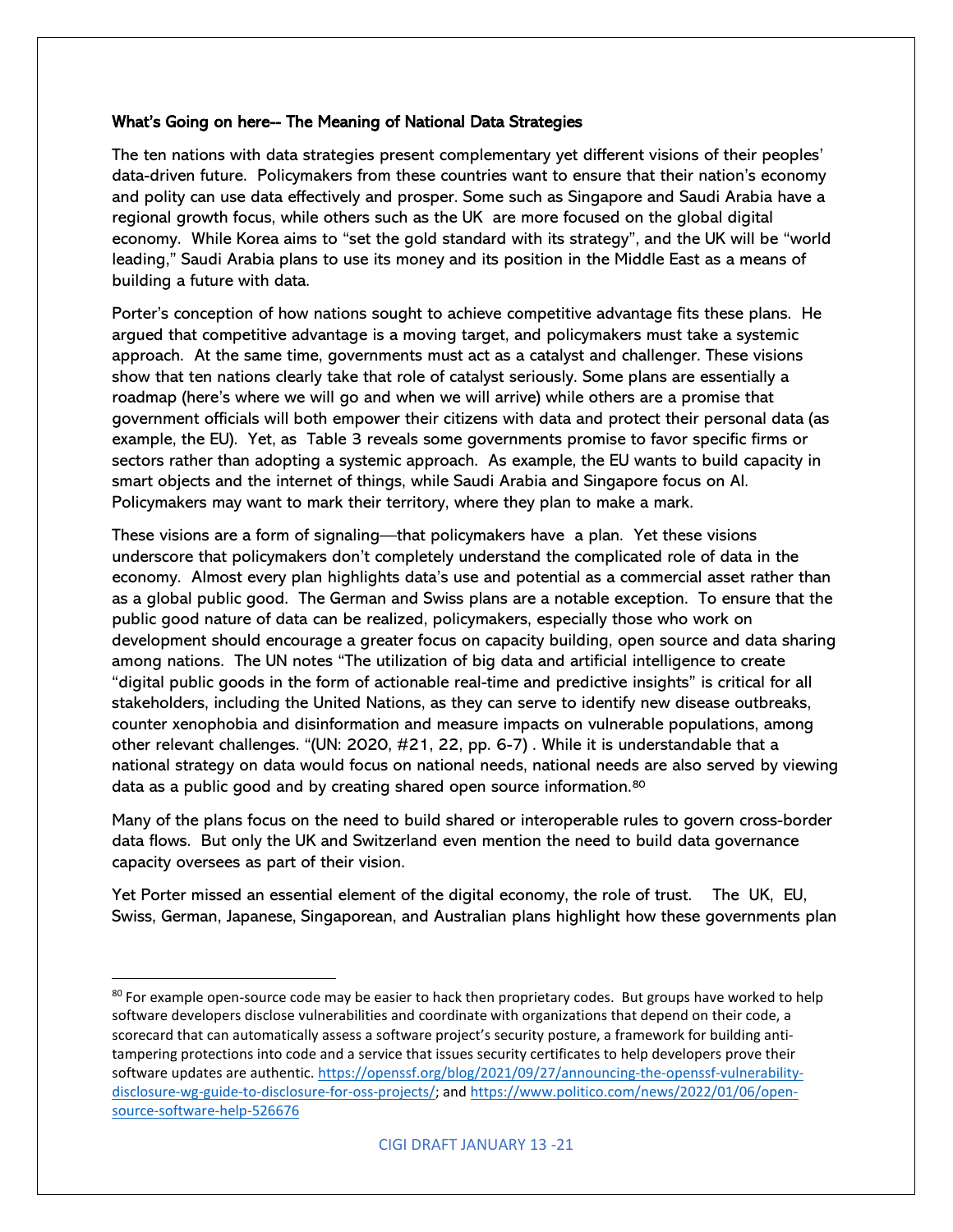to remain trusted and trustworthy as they use and share data to serve commercial interests and society.

Finally, Porter's analysis and our own does not explain why Brazil, Canada, Russia, and the US, all important players in data driven sectors, have not put forward a broad vision of data's role in the economy and polity.[81](#page-21-0) Only Sherlock Holmes can solve 'The case of the missing data strategy.' However, these four World War II allies might benefit from General Dwight D. Eisenhower's experience leading the invasion of Normandy, which turned the tide in Europe "Plans are worthless, but planning is everything."[82](#page-21-1)

## Works Cited

Aaronson, Susan, 2018. Data is Different, CIGI Paper No. 197 [https://www.cigionline.org/publications/data-different-why-world-needs-new-approach-governing](https://www.cigionline.org/publications/data-different-why-world-needs-new-approach-governing-cross-border-data-flows/)[cross-border-data-flows/](https://www.cigionline.org/publications/data-different-why-world-needs-new-approach-governing-cross-border-data-flows/)

Aaronson, Susan. 2021. Listening to Users and Other Ideas for Building Trust in Digital Trade, CIGI Paper No. 258, September.

Acemoglu Daron et al. Too Much Data: Prices and Inefficiencies in Data Markets. NBER

Working Paper 26296 September 2019<https://www.nber.org/papers/w26296>

Acemoglu, Daron. 2021, Harms of AI, August

[https://economics.mit.edu/files/21848?utm\\_campaign=Events%3A%20Economic%20Studies&utm](https://economics.mit.edu/files/21848?utm_campaign=Events%3A%20Economic%20Studies&utm_medium=email&utm_content=188861446&utm_source=hs_email) [\\_medium=email&utm\\_content=188861446&utm\\_source=hs\\_email](https://economics.mit.edu/files/21848?utm_campaign=Events%3A%20Economic%20Studies&utm_medium=email&utm_content=188861446&utm_source=hs_email)

Acemoglu, Daron et al., 2021. "Too Much Data: prices and Inefficiencies in Data Markets," forthcoming NBER, https://www.aeaweb.org/articles?id=10.1257/mic.20200200&&from=f

Agrawal, Ajay K. et al. 2021. Economic Policy for Artificial Intelligence, NBER Working Paper 24690, https://papers.ssrn.com/sol3/papers.cfm?abstract\_id=3194842#

Alesina, Alberto and Eliana La Ferrara, 2000. Who Trusts Others? Journal of Public Economics 85 (2002) 207–234,

https://citeseerx.ist.psu.edu/viewdoc/download?doi=10.1.1.153.2060&rep=rep1&type=pdf

Artz, Donavan and Yolanda Gil, A survey of trust in computer science and the Semantic Web,

Journal of Web Semantics, Volume 5, Issue 2, 2007, Pages 58-71,

Auxier, Brooke, Lee Rainie, Monica Anderson, Andrew Perrin, Madhu Kumar and Erica Turner. 2019. Americans and Privacy: Concerned, Confused and Feeling Lack of Control

Over Their Personal Information. Pew Research Center,

<span id="page-21-0"></span><sup>81</sup> Meanwhile, other nations such as Vietnam and South Africa are debating such vision statements. See as example, South Africa, Draft National Strategy on Data and Cloud,

https://www.gov.za/sites/default/files/gcis\_document/202104/44389gon206.pdf

<span id="page-21-1"></span> $82$  From a speech to the National Defense Executive Reserve Conference in Washington, D.C. (November 14, 1957); in *Public Papers of the Presidents of the United States, Dwight D. Eisenhower, 1957*, National Archives and Records Service, Government Printing Office, p. 818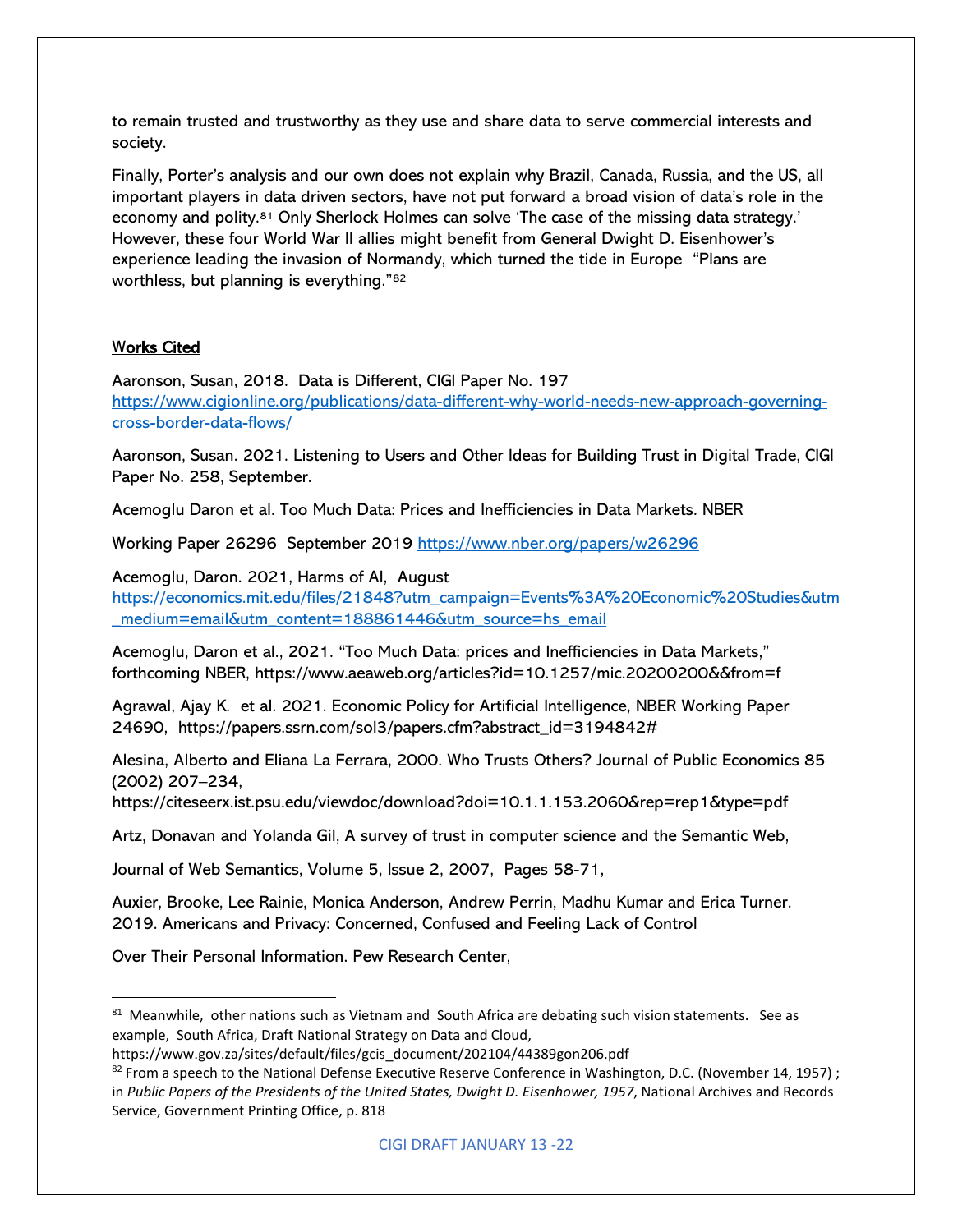November 15. www.pewresearch.org/internet/2019/11/15/

americans-and-privacy-concerned-confused-and-feelinglack-

of-control-over-their-personal-information/.

Belli, Pedro, 1999The comparative advantage of Government, http://citeseerx.ist.psu.edu/viewdoc/download;jsessionid=CCD7E66BF0391850B11DD282F27CF A09?doi=10.1.1.203.2557&rep=rep1&type=pdf

D. Bergemann and A. Bonatti, The Economics of Social Data. Cowles Foundation Discussion Paper, 2019

Bloomberg News. (2021). 'China's Didi crackdown is all about controlling data'. July 8.

Retrieved from https://www.bloomberg.com/news/features/2021-07-08/-didi-crackdown-big-datais-the-latest-u-s-china-battleground?sref=aK56ygx

Brynjolfsson E, Collis A. How should we measure the digital economy?. Cambridge: Harvard Business Review 2019;97:140–8.

Brynjolfsson E, Collis A, Diewert WE, Eggers F, Fox KJ. GDP-B: Accounting for the value of new and free goods in the digital economy (No. w25695): National Bureau of Economic Research; 2019.

Carmi, E. (2021, April 7). Nick Clegg and Silicon Valley's myth of the empowered user—Elinor

Carmi. Tech Policy Press. https://techpolicy.press/nick-clegg-and-silicon-valleys-myth-

of-the-empowered-user/

Carriere-Swallow MY, Haksar MV. 2019. The economics and implications of data: an integrated perspective: International Monetary Fund; 2019.

[https://www.imf.org/en/Publications/Departmental-Papers-Policy-Papers/Issues/2019/09/20/The-](https://www.imf.org/en/Publications/Departmental-Papers-Policy-Papers/Issues/2019/09/20/The-Economics-and-Implications-of-Data-An-Integrated-Perspective-48596)[Economics-and-Implications-of-Data-An-Integrated-Perspective-48596](https://www.imf.org/en/Publications/Departmental-Papers-Policy-Papers/Issues/2019/09/20/The-Economics-and-Implications-of-Data-An-Integrated-Perspective-48596)

Castro, Dan. 2021. Data portability,<https://www2.datainnovation.org/2021-data-portability.pdf>

Chahal, Husanjot, Helen Toner and Ilya Rahkovsky, 2021. "Small Data's Big AI Potential: CSET Issue Brief, September.

Chandler, Alfred D. Jr. 1962. Strategy and Structure: Chapters in the History of the American Industrial Enterprise, MIT Press.

Choi, Nakgyoon and Park, Soonchan, Sources of Comparative Advantage in Services: Institution vs. Social Capital (December 14, 2018). KIEP Research Paper. Working paper 18-06, Available at SSRN: https://ssrn.com/abstract=3407224 or http://dx.doi.org/10.2139/ssrn.3407224

CIGI and Ipsos. 2019. "2019 CIGI-Ipsos Global Survey on Internet Security and Trust: Part I & II: Internet Security, Online Privacy & Trust." www.cigionline.org/internet-survey-2019.

DeCremer, David. 2015. Understanding Trust, In China and the West, Harvard Business Review, February 11, https://hbr.org/2015/02/understanding-trust-in-china-and-the-west Alan Deardourff, 2017. Comparative Advantage in Digital Trade, p. 13, http://www.fordschool.umich.edu/rsie/workingpapers/Papers651-675/r664.pdf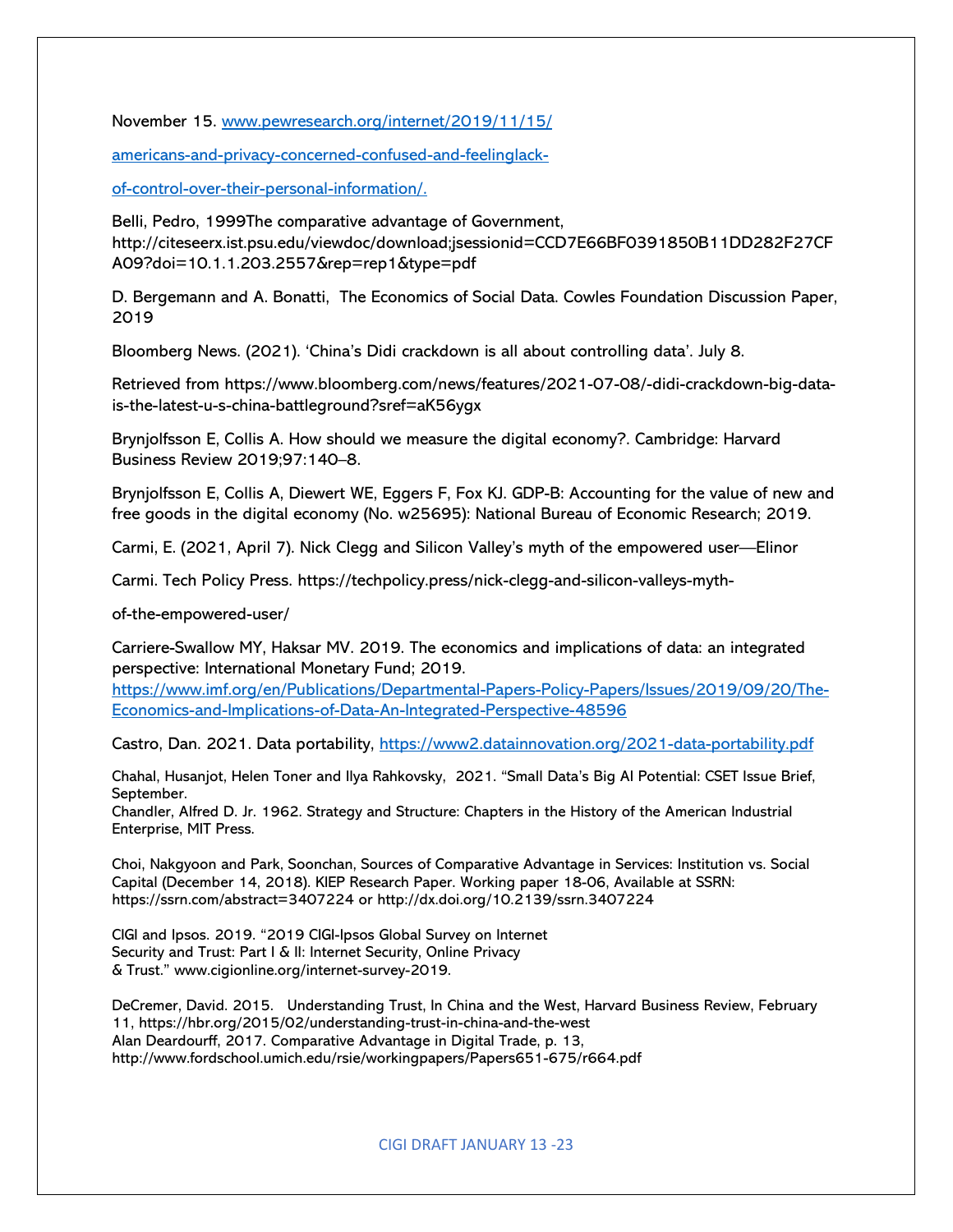Duch-Brown, Nestor, Bertin Martens and Frank Mueller-Langer, 2017. The economics of ownership, access and trade in digital data, Joint Research Center, European Commission, Working Paper No. 1, https://ec.europa.eu/jrc/sites/default/files/jrc104756.pdf

Economist, 2017. Regulating the internet giants: The world's most valuable resource is no longer oil, but data, May 6, 2017, https://www.economist.com/leaders/2017/05/06/the-worlds-mostvaluable-resource-is-no-longer-oil-but-data

Edelman, 2021. Trust Barometer, https://www.edelman.com/sites/g/files/aatuss191/files/2021- 03/2021%20Edelman%20Trust%20Barometer.pdf

Ethier, Wilfred. 2011. Comparative Advantage Meets Alan Deardorff, https://www.researchgate.net/publication/267372935\_Comparative\_Advantage\_Meets\_Alan\_Dear dorff [accessed Dec 05 2021].

Fay, Bob and Michel Giraud, Statistics Canada Should Be Central to a National Data Reuse Framework April 29, 2021, CIGI, [https://www.cigionline.org/articles/statistics-canada-should-be](https://www.cigionline.org/articles/statistics-canada-should-be-central-national-data-reuse-framework/)[central-national-data-reuse-framework/](https://www.cigionline.org/articles/statistics-canada-should-be-central-national-data-reuse-framework/)

Gao. Henry, email to S. Aaronson in possession of author. January 4, 2022.

Giddings, A., Islam, E., Kao, K., & Kopp, E. (2021). Towards a Global Approach to Data in the Digital Age, Staff Discussion Notes, 2021(005), A001. Retrieved Nov 21, 2021, from <https://www.elibrary.imf.org/view/journals/006/2021/005/article-A001-en.xml>

Goldbeck, Jennifer: 2006. Trust on the Worldwide Web: A Survey, Foundations and Trends in Web Science, Vol. 1, No. 2 (2006) 131–197.

Goldbeck, Jennifer, 2009. Computing with Social Trust, London, Springer-Verlab.

Goldfarb, Avi and Trefler, Daniel, Ai and International Trade (January 2018). Available at SSRN: https://ssrn.com/abstract=3112041

Goldfarb and Catherine Tucker 2019. Digital Economics, Journal of Economic Literature, 2019 57 (1) 3-43.

Haksar, Vikram et al. 2021. Towards a Global Approach to Data in the Digital Age, IMF Staff Discussion Note, March 6, https://www.imf.org/en/Publications/Staff-Discussion-Notes/Issues/2021/10/06/Towards-a-Global-Approach-to-Data-in-the-Digital-Age-466264

Imbrie, Andrew et al. 2020. "The Question of Comparative Advantage in Artificial Intelligence: Enduring Strengths and Emerging Challenges for the United States, CSET Policy Brief, January, set.georgetown.edu/wp-content/uploads/CSET-The-Question-of-Comparative-Advantage-in-Artificial-Intelligence-1.pdf

Jones CI, Tonetti C. Nonrivalry and the economics of data. National Bureau of Economic Research Working Paper (No. w26260). 2019.

Kuerbis, Brenden and Milton Mueller, " Making Data Private - and Excludable: A new approach to understanding the role of data enclosure in the digital political economy , 2021,

Laney D (2001). 3D data management: Controlling data volume, velocity and variety. META Group Research Note, 6(70): 1.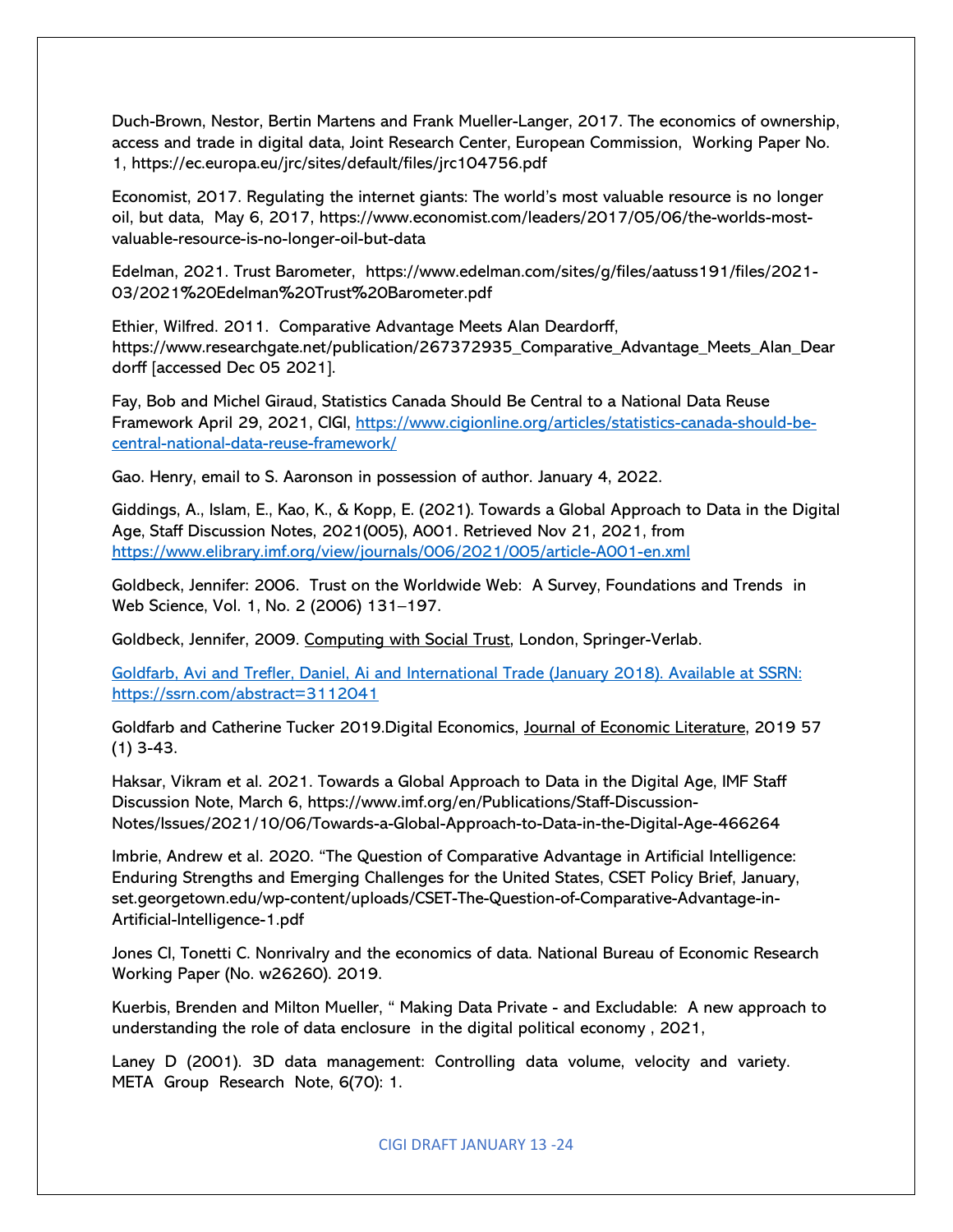Li, W C Y, M Nirei, and K Yamana (2019), "Value of Data: There's No Such Thing as a Free Lunch in the Digital Economy", RIETI discussion paper 19-E-022.

Liu, L. The Rise of Data Politics: Digital China and the World. St Comp Int Dev 56, 45–67 (2021). https://doi.org/10.1007/s12116-021-09319-8

Lu, Ellen and Ryan Fedasiuk, 2021. Will China's Regulatory 'Great Wall' Hamper AI Ambitions? The Diplomat, December 22, [https://thediplomat.com/2021/12/will-chinas-regulatory-great-wall](https://thediplomat.com/2021/12/will-chinas-regulatory-great-wall-hamper-ai-ambitions/?utm_source=Center+for+Security+and+Emerging+Technology&utm_campaign=5008c8f239-EMAIL_CAMPAIGN_2021_12_22_02_00&utm_medium=email&utm_term=0_fcbacf8c3e-5008c8f239-58304985)[hamper-ai-](https://thediplomat.com/2021/12/will-chinas-regulatory-great-wall-hamper-ai-ambitions/?utm_source=Center+for+Security+and+Emerging+Technology&utm_campaign=5008c8f239-EMAIL_CAMPAIGN_2021_12_22_02_00&utm_medium=email&utm_term=0_fcbacf8c3e-5008c8f239-58304985)

[ambitions/?utm\\_source=Center+for+Security+and+Emerging+Technology&utm\\_campaign=5008c](https://thediplomat.com/2021/12/will-chinas-regulatory-great-wall-hamper-ai-ambitions/?utm_source=Center+for+Security+and+Emerging+Technology&utm_campaign=5008c8f239-EMAIL_CAMPAIGN_2021_12_22_02_00&utm_medium=email&utm_term=0_fcbacf8c3e-5008c8f239-58304985) [8f239-EMAIL\\_CAMPAIGN\\_2021\\_12\\_22\\_02\\_00&utm\\_medium=email&utm\\_term=0\\_fcbacf8c3e-](https://thediplomat.com/2021/12/will-chinas-regulatory-great-wall-hamper-ai-ambitions/?utm_source=Center+for+Security+and+Emerging+Technology&utm_campaign=5008c8f239-EMAIL_CAMPAIGN_2021_12_22_02_00&utm_medium=email&utm_term=0_fcbacf8c3e-5008c8f239-58304985)[5008c8f239-58304985](https://thediplomat.com/2021/12/will-chinas-regulatory-great-wall-hamper-ai-ambitions/?utm_source=Center+for+Security+and+Emerging+Technology&utm_campaign=5008c8f239-EMAIL_CAMPAIGN_2021_12_22_02_00&utm_medium=email&utm_term=0_fcbacf8c3e-5008c8f239-58304985)

Matoo, Aaditya 2017. The Growth of Services and the Evolution of Comparative Advantage, UNCTAD Multi-year Expert Meeting on TRADE, SERVICES AND DEVELOPMENT Geneva, 18-20 July 2017

Mayer, Jörg, 2020. Development strategies for middle-income countries in a digital world – impacts from trade costs, data and innovation policies, Oxford Department of International Development, https://www.oxfordtmcd.org/publication/development-strategies-middle-incomecountries-digital-world-impacts-trade-costs-data

McKnight, Scott and Kenney, Martin and Breznitz, Dan, Platformizing the Economy? Building and Regulating Chinese Digital Platforms (July 12, 2021). Available at SSRN: https://ssrn.com/abstract=3885190 or http://dx.doi.org/10.2139/ssrn.3885190

Medine, David and Gayatri Murthy, 2020. "Making Data Work for the Poor: New Approaches to Data Protection and Privacy,"

NATO, Science & Technology Trends: 2020-2040, Exploring the S&T Edge, 2020, [https://www.nato.int/nato\\_static\\_fl2014/assets/pdf/2020/4/pdf/190422-](https://www.nato.int/nato_static_fl2014/assets/pdf/2020/4/pdf/190422-ST_Tech_Trends_Report_2020-2040.pdf) [ST\\_Tech\\_Trends\\_Report\\_2020-2040.pdf](https://www.nato.int/nato_static_fl2014/assets/pdf/2020/4/pdf/190422-ST_Tech_Trends_Report_2020-2040.pdf)

Moisoiu, Christian. 2019. "International Competitiveness Concerning The Adoption Of Artificial [Intelligence,"](https://ideas.repec.org/a/iem/journl/v11y2019i2p20-34.html) [Revista de Economie Mondiala / The Journal](https://ideas.repec.org/s/iem/journl.html) of Global Economics, Institute for World Economy, Romanian Academy, vol. 11(2), pages 20-34.

Porter, Michael. 1990. The Competitive Advantage of Nations, Harvard Business Review, March/April, https://hbr.org/1990/03/the-competitive-advantage-of-nations

Rahman KS (2018). Regulating informational infrastructure: Internet platforms as the new public utilities. Georgetown Law Technology Review, 2(2): 234–251.

Rainie, Lee and Janna Anderson. 2017. "The Fate of Online Trust

in the Next Decade." Pew Research Center, August 10.

www.pewresearch.org/internet/2017/08/10/

the-fate-of-online-trust-in-the-next-decade/.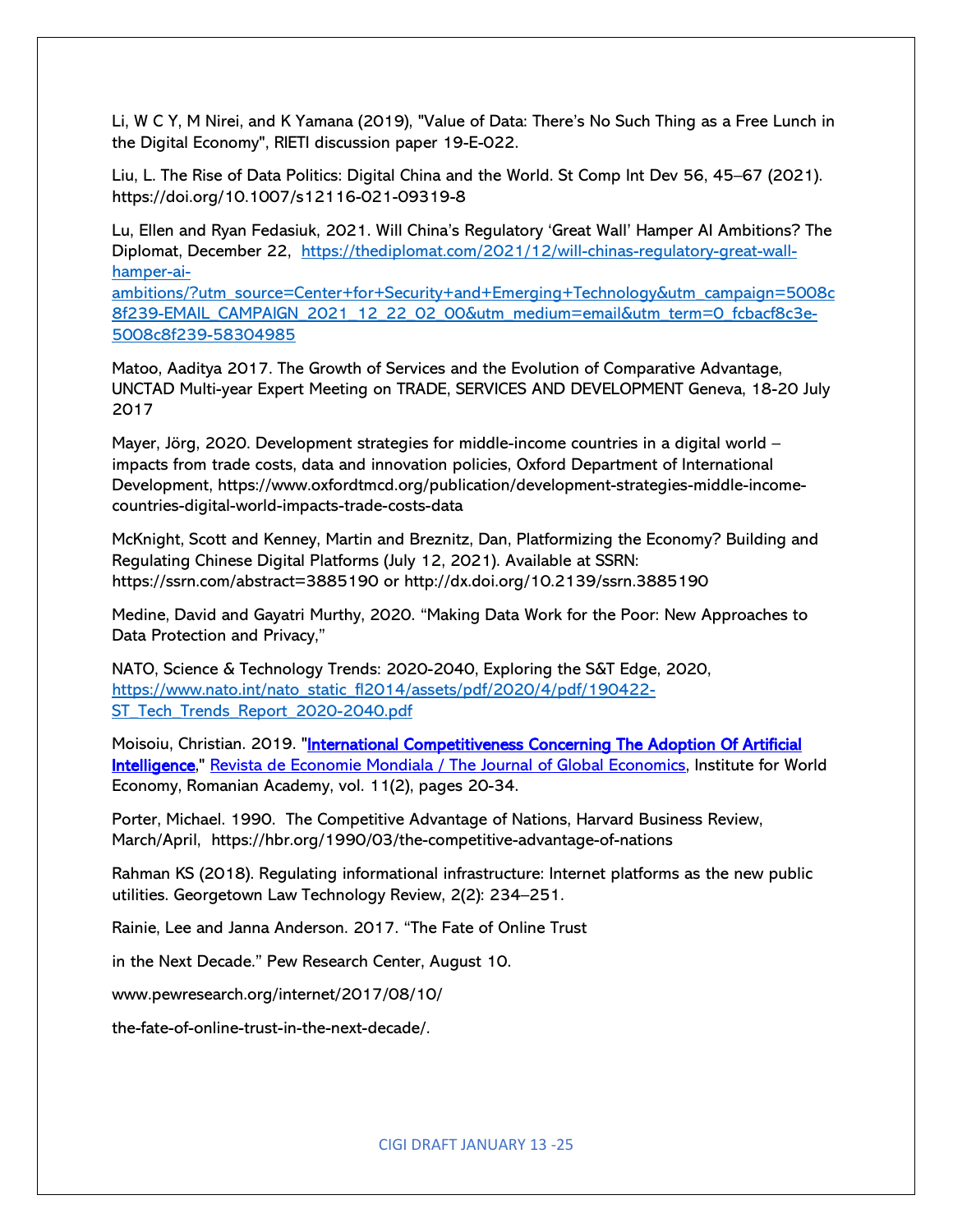Righi, R., Lopez Cobo, M., Samoili, S., Cardona, M., Vazquez-Prada Baillet, M. and De Prato, G., EU in the global Artificial Intelligence landscape, European Commission, 2021, JRC125613. https://publications.jrc.ec.europa.eu/repository/handle/JRC125613

Sheehan, Matt. 2019. Much Ado About Data: How America and China Stack Up, July 16, https://macropolo.org/ai-data-us-china/?rp=m

Shenkman, C., Franklin, S.B., Nojeim, G., and Thakur, D. (2021) Legal Loopholes and Data

for Dollars: How Law Enforcement and Intelligence Agencies Are Buying Your Data from

Brokers. Center for Democracy & Technology.

Spence, Michael, 2021. Government and economics in the digital economy Journal of Government and Economics, Volume 3, Autumn 2021, https://www.sciencedirect.com/science/article/pii/S2667319321000203

Starr, Paul. Digital Tech and the History of Surveillance, [https://www.foreignaffairs.com/reviews/review-essay/2019-10-10/new-masters](https://www.foreignaffairs.com/reviews/review-essay/2019-10-10/new-masters-universe?utm_medium=promo_email&utm_source=lo_flows&utm_campaign=registered_user_welcome&utm_term=email_1&utm_content=20211202)[universe?utm\\_medium=promo\\_email&utm\\_source=lo\\_flows&utm\\_campaign=registered\\_user\\_welc](https://www.foreignaffairs.com/reviews/review-essay/2019-10-10/new-masters-universe?utm_medium=promo_email&utm_source=lo_flows&utm_campaign=registered_user_welcome&utm_term=email_1&utm_content=20211202) [ome&utm\\_term=email\\_1&utm\\_content=20211202](https://www.foreignaffairs.com/reviews/review-essay/2019-10-10/new-masters-universe?utm_medium=promo_email&utm_source=lo_flows&utm_campaign=registered_user_welcome&utm_term=email_1&utm_content=20211202)

Struett, Thomas and Susan Aaronson, 2021, The Global Data Governance Project: 52 case studies, May 5, https://datagovhub.elliott.gwu.edu/the-global-datagovernance-mapping-project/

Tabellini, G. 2008. "Institutions and Culture." Journal of the European Economic Association, 6, 255-294.

Tambe, Prasanna et al, 2020 "Digital Capital and superstar Firms, NBER Working Paper, 28285, December.

Tirole, Jean. 2021. "Digital Dystopia." American Economic

Review, 111 (6): 2007-48.

United Nations, 2020. Road map for digital cooperation: implementation of the recommendations of the High-level Panel on Digital Cooperation, Report of the Secretary-General, A/74/821, https://undocs.org/A/74/821

UNCTAD, 2019. VALUE CREATION AND CAPTURE: IMPLICATIONS FOR DEVELOPING COUNTRIESDIGITALECONOMY REPORT, [https://unctad.org/system/files/official](https://unctad.org/system/files/official-document/der2019_en.pdf)[document/der2019\\_en.pdf](https://unctad.org/system/files/official-document/der2019_en.pdf)

UNCTAD, 2021. Cross-border data flows and development: For whom the data flow

DIGITAL ECONOMY REPORT 2021, [https://unctad.org/system/files/official](https://unctad.org/system/files/official-document/der2021_overview_en_0.pdf)[document/der2021\\_overview\\_en\\_0.pdf](https://unctad.org/system/files/official-document/der2021_overview_en_0.pdf)

UNCTAD (2017). Information Economy Report 2017: Digitalization, Trade and Development . United Nations publication, Sales No. E.17.II.D.8. New York and Geneva.